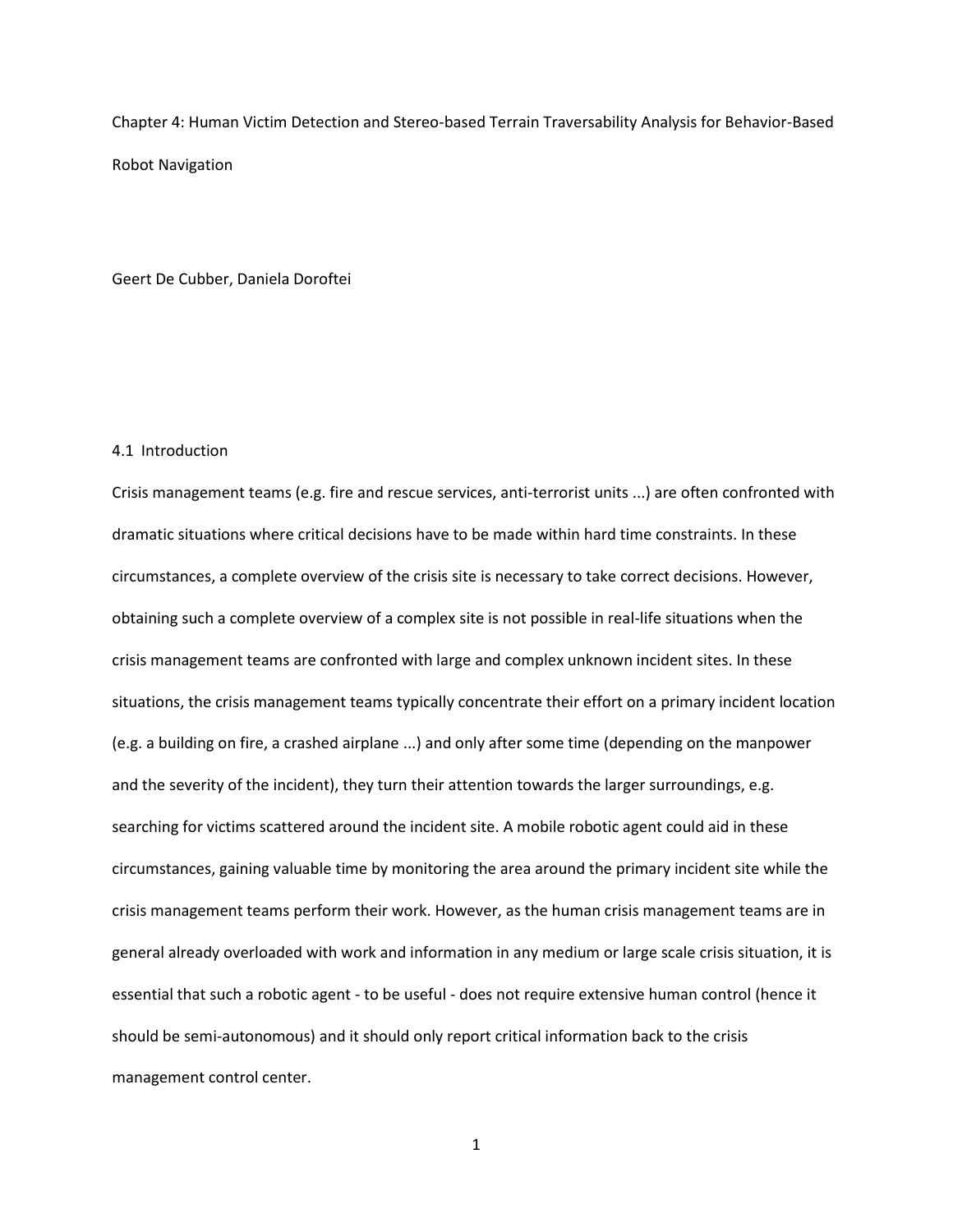In the framework of the View-Finder project, such an outdoor mobile robotic platform was developed. This semi-autonomous agent, shown on Figure 4.1, is equipped with a differential GPS system for accurate geo-registered positioning, and a stereo vision system. The design requirements for such a robotic crisis management system give rise to three main problems which need to be solved for the successful development and deployment of such a mobile robot:

- 1. How can the robot automatically detect human victims, even in difficult outdoor illumination conditions?
- 2. How can the robot, which needs to navigate autonomously in a totally unstructured environment, auto-determine the suitability of the surrounding terrain for traversal?
- 3. How can all robot capabilities be combined in a comprehensive and modular framework, such that the robot can handle a high-level task (searching for human victims) with minimal input from human operators, by navigating in a complex, dynamic and environment, while avoiding potentially hazardous obstacles?

In response to the first question, we present an approach to achieve robust victim detection in difficult outdoor conditions, by going out from the Viola-Jones algorithm for Haar-features based template recognition and adapting it to recognize victims. Victims are assumed to be human body shapes lying on the ground. The algorithm tries to classify visual camera input images into human body shapes and background items. This approach is further explained in section 4.3.

The second problem which is stated above is that of the traversability estimation. This is a challenging problem, as the traversability is a complex function of both the terrain characteristics, such as slopes, vegetation, rocks, etc and the robot mobility characteristics, i.e. locomotion method, wheel properties,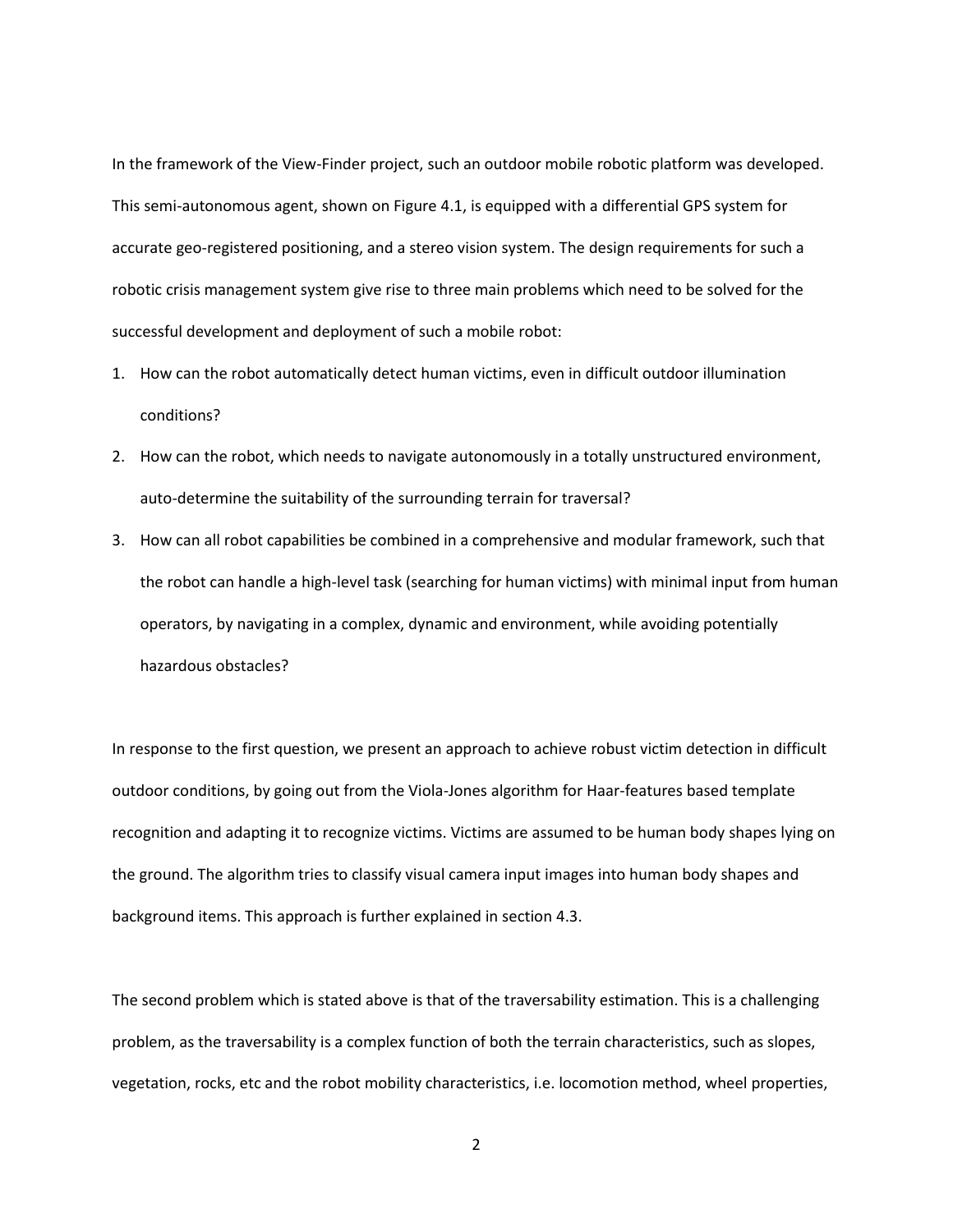etc. In section 4.4 of this chapter, we present an approach where a classification of the terrain in the classes "traversable" and "obstacle" is performed using only stereo vision as input data.

The third question which was raised above relates to the robot control mechanism and the control architecture. For this application, the behavior based control paradigm was chosen as a control mechanism due to its flexible nature, allowing the design of complex robot behavior through the integration of multiple relatively simple sensor-actuator relations. Through this control architecture, the robot is able to search for human victims on an incident site, while navigating semi-autonomously, using stereo vision as a main source of sensor information. The behavior based control mechanism is further detailed in section 4.5 of this chapter, while section 4.2 gives an overview of the global robot control architecture.

## 4.2 Robot control architecture

The control architecture describes the strategy to combine the three main capabilities of an intelligent mobile agent: sensing, reasoning and actuation. These three capabilities have to be integrated in a coherent framework in order for the mobile agent to perform a certain task adequately. To combine the advantages of purely reactive and planner-based approaches, a behavior-based controller was implemented for autonomous navigation.

Figure 4.2 illustrates the general robot control architecture, set up as a test bed for the algorithms discussed in this chapter. The RobuDem robot used in this setup features 2 on-board processing stations, one for low-level motor control (Syndex Robot Controller), and another one for all the highlevel functions. A remote robot control PC is used to control the robot and to visualize the robot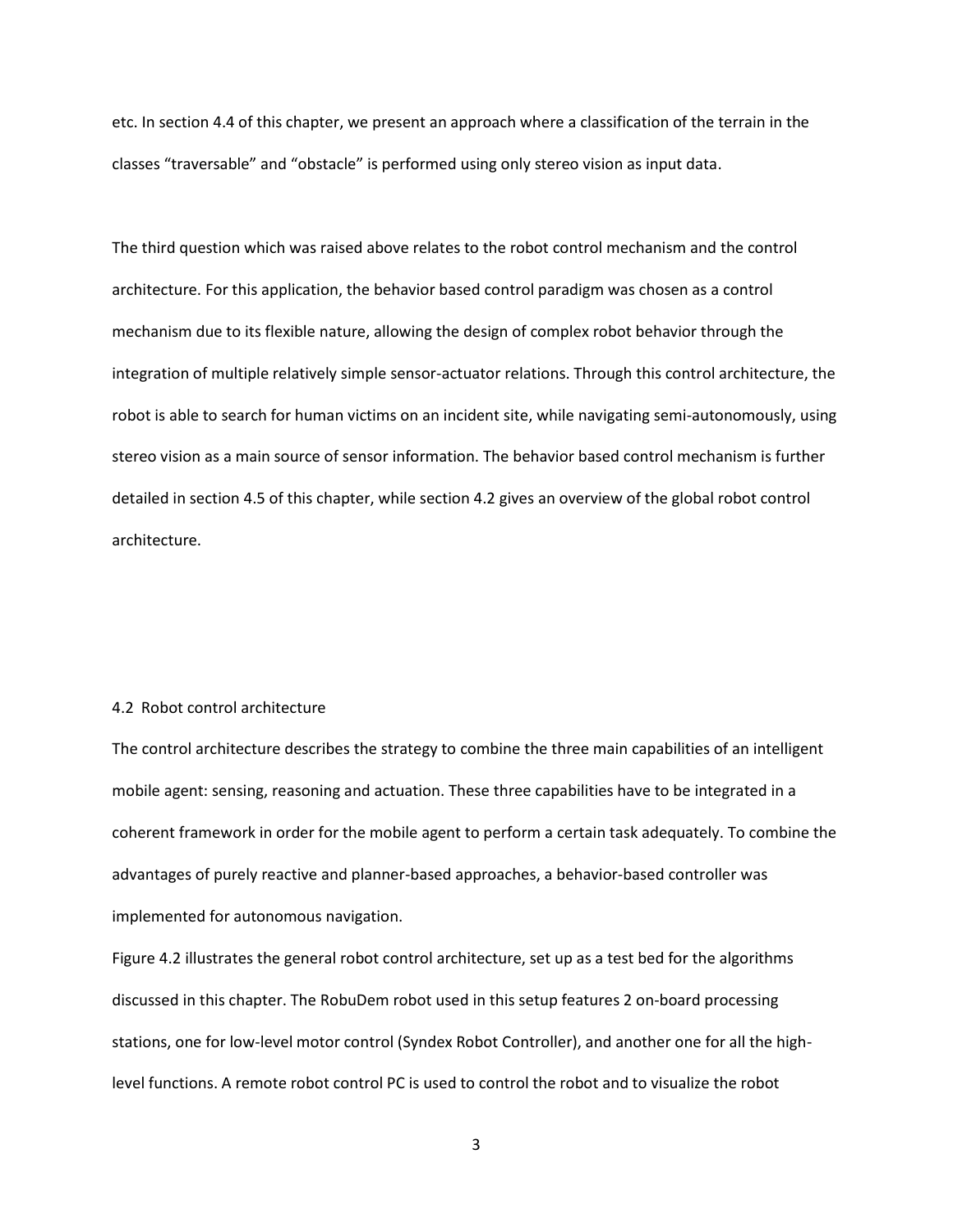measurements (color images, victim data) from a safe distance. All data transfer between modules occurs via TCP and UDP-based connections, relying on the CORBA (Slama, 1999) and CoRoBa (Colon, 2006) protocols. The wireless link from the on-board high-level PC to the remote robot control PC is set up via a wi-fi connection.

A behavior-based navigational architecture is used for semi-autonomous intelligent robot control. Behavior-based techniques have gained a widely popularity in the robotics community (Jones, 2004), due to the flexible and modular nature of behavior-based controllers, facilitating the design process. Following the behavior based formalism, a complex control task is subdivided into a number of more simple modules, called behaviors, which each describe one aspect of the sensing, reasoning and actuation robot control chain. Each behavior outputs an objective function, *o1(x), …, on(x).* These objective functions are multi-dimensional normalized functions of the output parameters, where  $x_{1},...,x_{n} \in \mathbb{R}^{n}$  $x = x_1, ..., x_n$   $\in \mathbb{R}^n$  is an *n*-dimensional decision variable vector. The degree of attainment of a particular alternative *x*, with respect to the *k th* objective is given by *ok(x).*

Recall that the RobuDem robot is equipped with two main sensing abilities: a stereo vision system and a GPS system. The information from the stereo vision system is used threefold:

- 1. The color images are sent over the wireless link, such that the human operator receives at all time a visual cue of the environment. This is absolutely necessary when the robot is operating under teleoperation mode.
- 2. The (left) color image is sent to a victim detection module. This module incorporates a vision-based human victim detector, presented in section 4.3. The victim detection module will report any detected human victims back to the human operator at the remote control station.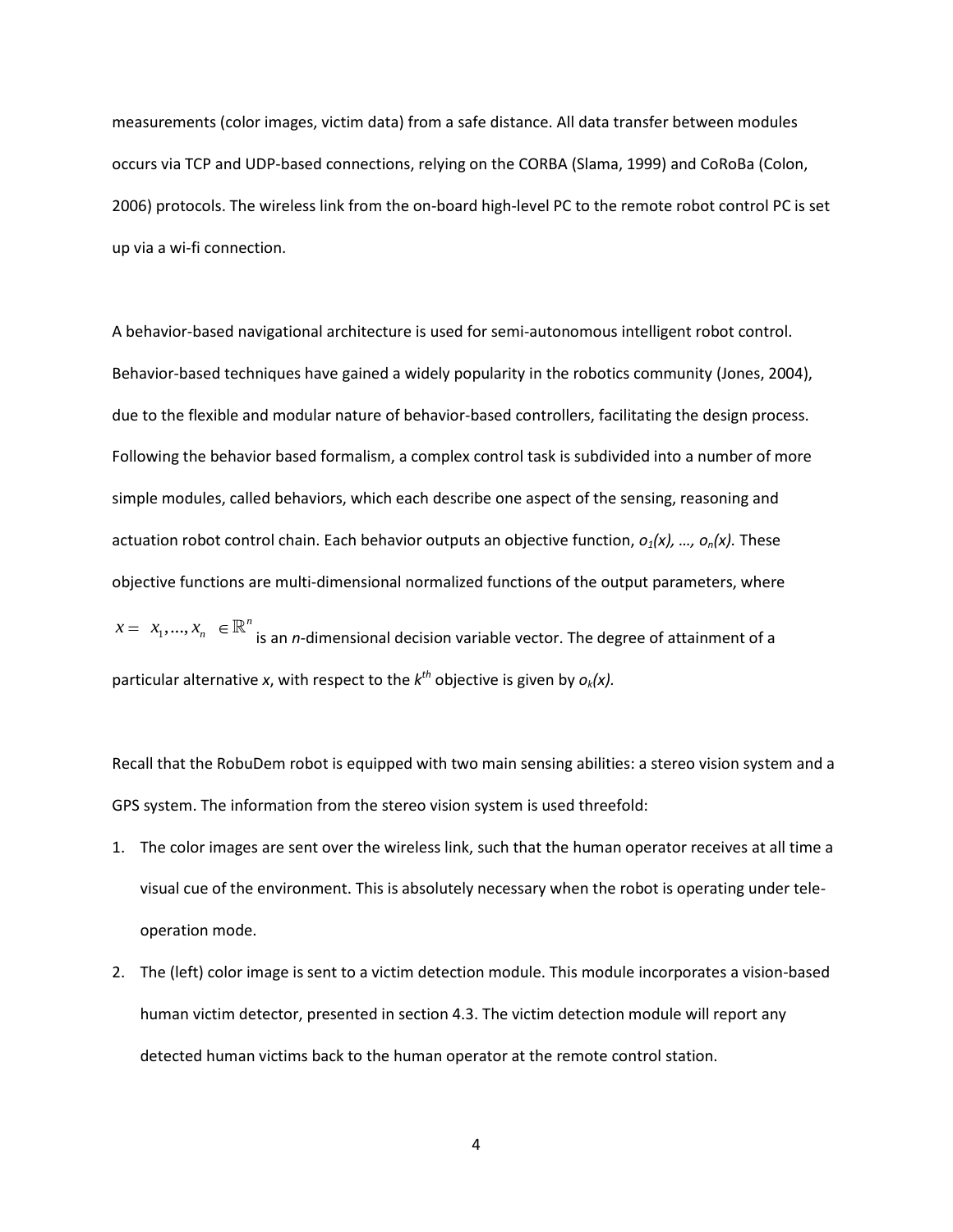3. The calculated stereo disparity image is sent to a terrain traversability estimation module. This module incorporates a stereo-based terrain traversability analysis algorithm, as presented in section 4.4. From the obstacle map, a behavior is constructed to steer the robot away from obstacles.

The GPS system delivers accurate robot positioning information, which is sent to the operator at the remote control station. At the same time, this data is sent to a path planning module. From the robot control station, the human operator is able to compile a list of waypoints for the robot. The path planning module compares this list of waypoints with the robot position and calculates a trajectory to steer the robot to the goal positions in the list. The first point on this trajectory list is sent to a *GoToGoal*  behavior module, which aims to steer the robot to this point, as such executing the trajectory defined by the path planner. The specific design and integration of all different behaviors is discussed in section 1.5 of this chapter.

# 4.3 Human victim detection

4.3.1 Problem statement and state of the art of human victim detection

Automated human victim detection is a very difficult task, especially in complex, unstructured environments. In order to detect a human victim, one or more physical parameters of the victim need to be perceived by a sensor. These physical parameters can be (Burion, 2004): voice, temperature, scent, motion, skin color, face or body shape. In recent years, a number of research teams have developed human victim detection algorithms based on the detection of these physical parameters. In this section we give an overview of these activities and approaches used for human victim detection.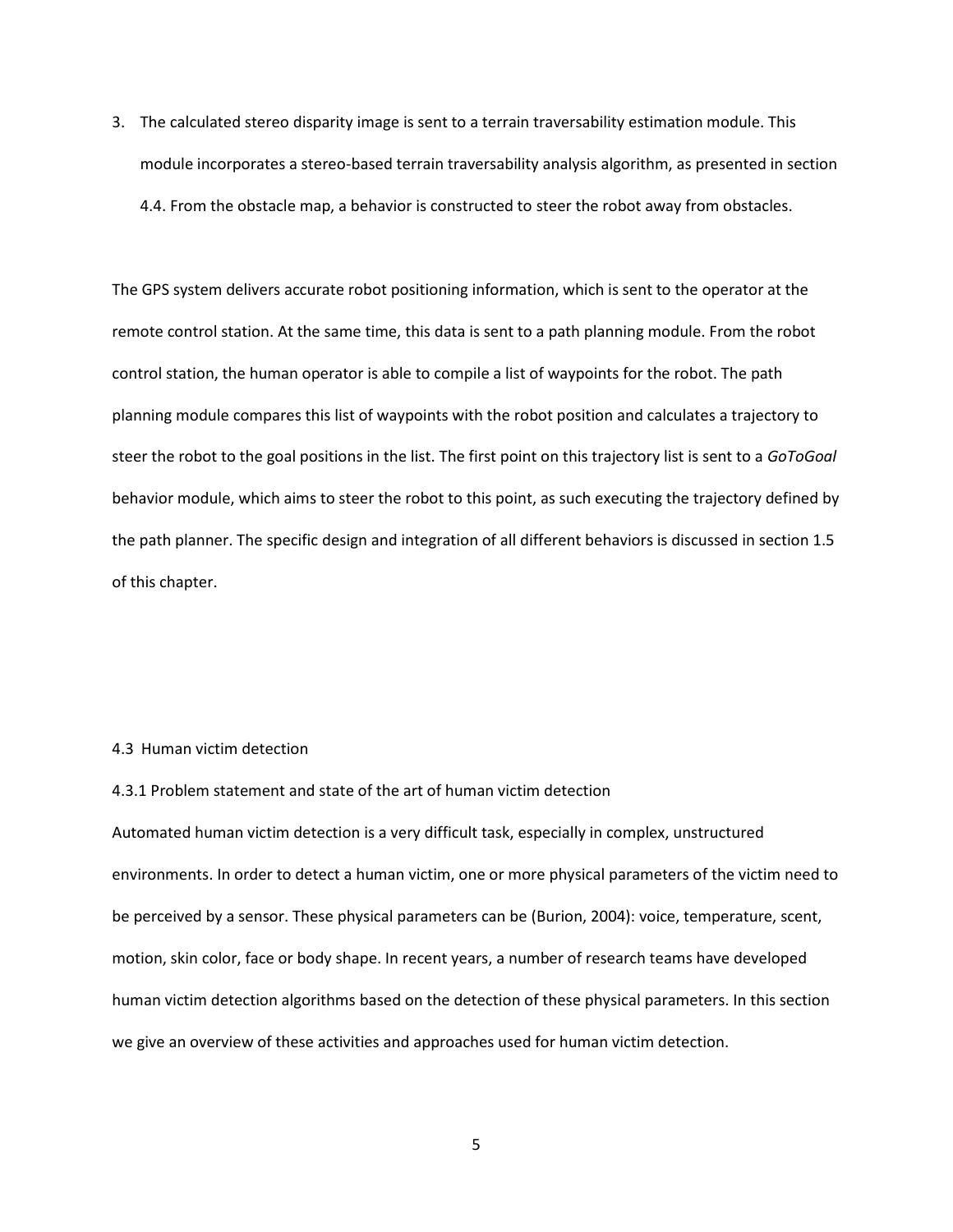Voice

Kleiner et al. (Kleiner, 2007) perform audio-based victim detection by positioning two microphones with known distance. Given an audio source left, right or between both microphones, the time difference, i.e. phase shift, is measured between both signals. This is carried out by the Crosspower Spectrum Phase (CSP) approach, which allows to calculate the phase shift of both signals based on the Fourier transformation. Using this approach, the bearing of the sound source can be successfully determined, if there is not too much background noise.

#### Temperature (body heat)

*Infrared cameras* give a complete picture of the environment heat which is very useful in human detection. Although infrared cameras are very expensive, they seem the best solution to make the discrimination between human and non human presence and, as such, seem to be essential to a robust and efficient solution for human finding. Infrared cameras are used by Kleiner and Kummerle in (Kleiner, 2007), Nourbakhsh et al. in (Nourbakhsh, 2005) and Birk et al. in (Birk, 2006). A new development in this field is the hyperspectral IR imaging approach of Trierscheid et al. (Trierscheid, 2008). Hyperspectral IR images contain a contiguous spectrum in the bandwidth of IR in a spatial scanline in the scene and provide the technique to combine spectroscopy and imaging, which makes it very suited for human victim detection.

*Pyroelectric sensors* are another type of heat-based human detectors. These sensors are designed specifically for human detection. This sensor is made of a crystalline material that generates a surface electric charge when exposed to heat in the form of infrared radiation. It is calibrated to be sensitive to human heat wavelength (8 - 14 μm). These sensors are very sensitive, cheap and robust. They are composed of two infrared sensors, so they detect humans only if the human or the sensor is moving.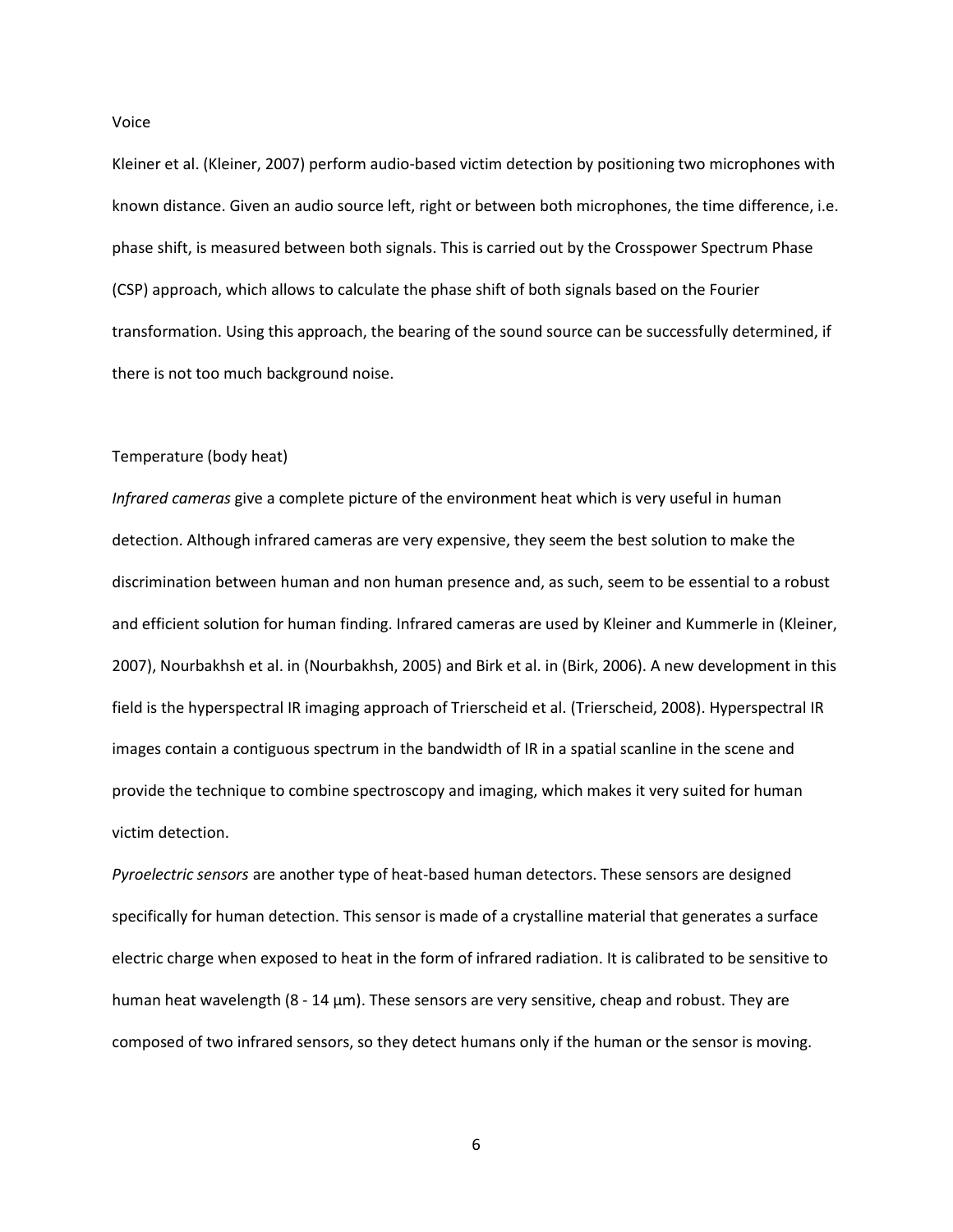Pyroelectric sensors have been used by Pissokas and Malcolm in (Pissokas, 2002) and Nourbakhsh et al. in (Nourbakhsh, 2005)

# Scent

*CO<sup>2</sup> sensors* allow to detect the carbon dioxide emission, and even the breathing cycle of a victim. It is thus possible to determine if he is still alive. These sensors have been used by a number of participants of the RoboCupRescue, but the disadvantage is that the response time of a  $CO<sub>2</sub>$  sensor is very slow and that the sensor has to be very close to the victim to have useful data because it is very directional and depends much on the air conditions like humidity, temperature, wind, and dust. This makes it difficult to use it in a disaster area.

# Motion

Motion can be detected by a variety of sensors (sonar, laser, visual & IR camera …) and can serve as an indication that somebody alive is present. However, motion analysis alone can never determine whether the cause of this motion field is a human being. Therefore, it is only used in combination with other characteristics (Kleiner, 2007), (Nourbakhsh, 2005).

# Skin Color

Skin color is a popular parameter in the computer vision community to detect humans. Visser et al. use skin color in (Visser, 2007) for human victim detection. They construct a 3D color histogram in which discrete probability distributions are learned. Given skin and non-skin histograms based on training sets, the probability that a given color value belongs to the skin and non-skin classes can then be learned. The problem with these approaches is twofold: 1) in unstructured outdoor environments, there is no a priori data on the colors present in the environment (which could lead to a large number of false positives),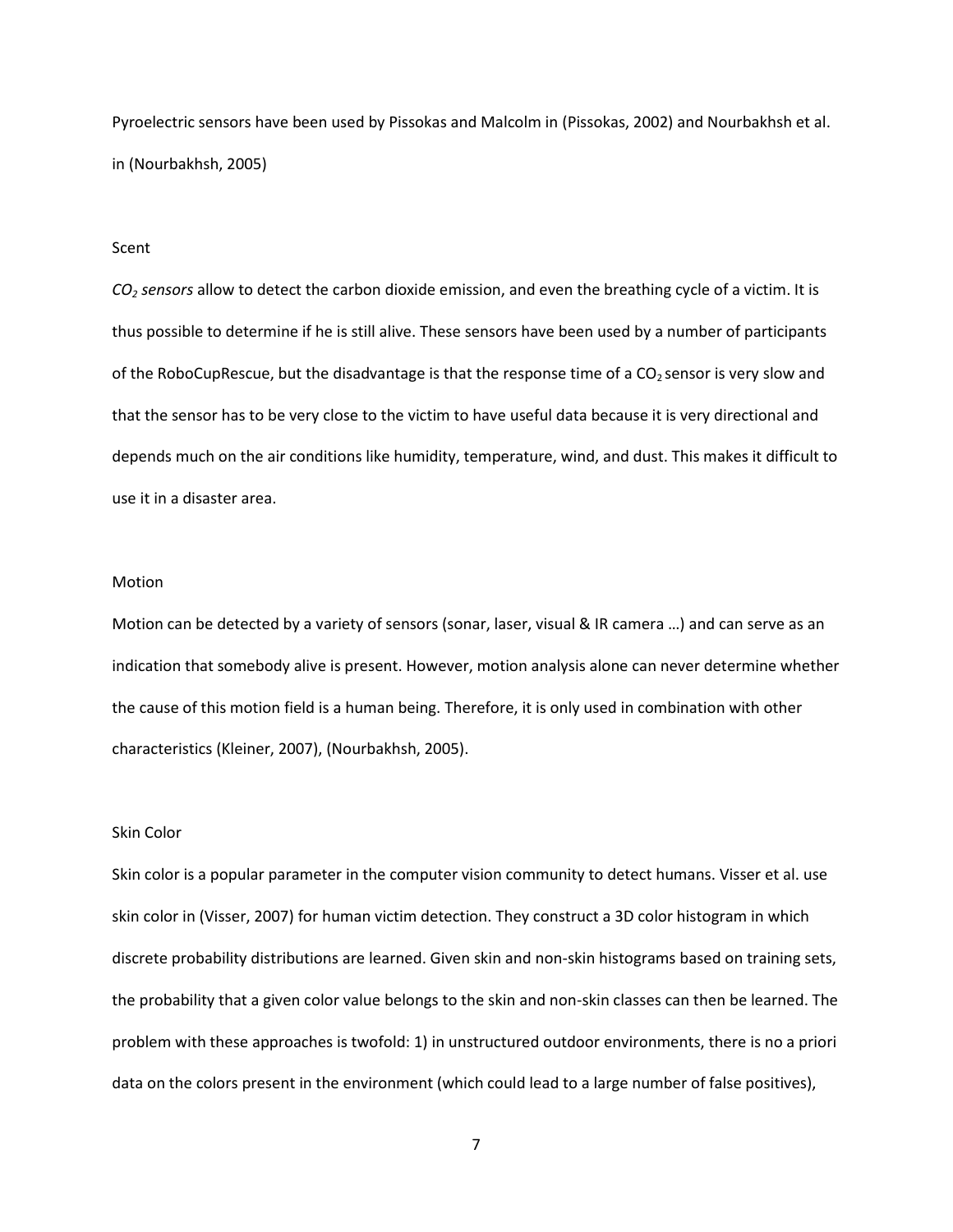and 2) the field of view of typical outdoor robot cameras is quite large, which means that a person's face only consists of a limited number of pixels (which would reduce the detection rate).

## Face & Body Shape Detection

Another popular approach in computer vision to detect persons is to perform face detection. Other detectors are specifically trained at detecting the upper body. Together, these detectors provide powerful cues for reasoning about a person's presence. The problem with these methods is that detecting victims lying on the ground using standard camera images is very different from standard person detection. These standard person detection algorithms, relying on face or upper body detection, assume that the person's face is clearly visible in the camera image and that the person is standing straight up, such that the upper body can be easily detected. Victims, however, do not tend to stand up and do not tend to look straight into the camera. Therefore, special techniques have to be applied, as proposed for example in (Bahadori, 2003). The approach presented in this article aims to classify the body shape of lying human victims and thus falls into this category of victim detectors.

# Combined approaches

With such a multitude of detection approaches, each having their advantages and disadvantages, it is evident that the integration of multiple cues can provide better results. Therefore, several teams have investigated hybrid approaches, mixing for example motion, sound and heat in (Nourbakhsh, 2005) or motion sound and faces. Others (Kleiner, 2007) have focused specifically on determining the best way to integrate the information from all cues, leading to MRF-based approaches.

#### 4.3.2 The Viola-Jones based victim detector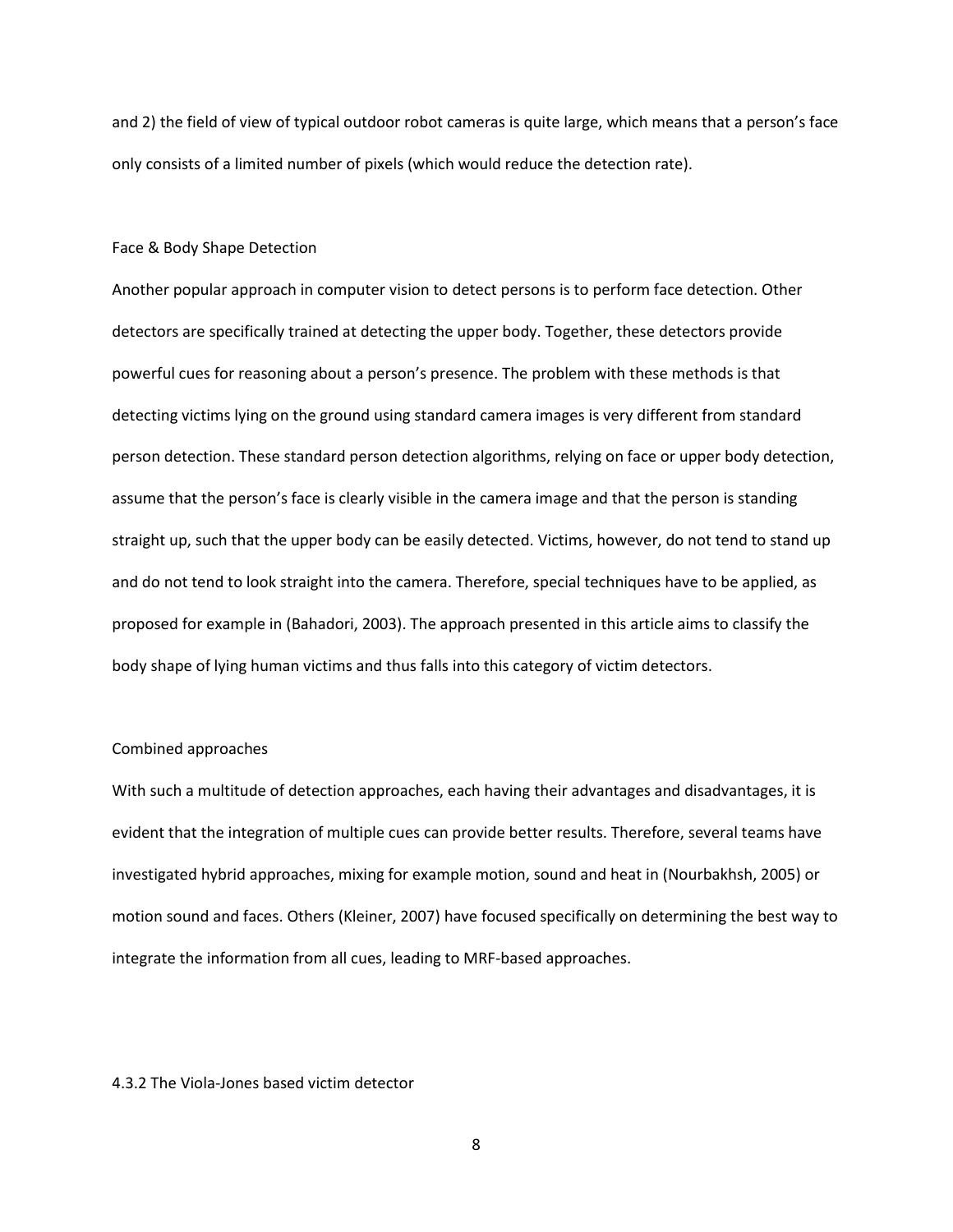Here, we present an approach to achieve robust victim detection in difficult outdoor conditions. The basis for this work is a learning-based object detection method, proposed by Viola and Jones(Viola, 2001). Viola and Jones originally applied this technique in the domain of face detection (Viola, 2004). Their system yields face detection performance comparable to the best previous systems and is considered the fastest and most accurate pattern recognition method for faces in monocular grey-level images.

The method operates on so-called *integral images*: each image element contains the sum of all pixels values to its upper left allowing for constant-time summation of arbitrary rectangular areas. During training, weak classifiers are selected with AdaBoost, each of them a pixel sum comparison between rectangular areas.

The object detection system classifies the images using simple features. The features are able to encode ad-hoc domain knowledge and the features-based system operates much faster than a pixel-based one. The Haar-wavelets are single-wavelength square waves, which are composed by adjacent rectangles. The algorithm does not use true Haar-wavelets, but better suited rectangle combinations. This is why they are called Haar-features instead of Haar-wavelets. The Haar-features detection procedure works by subtracting the average dark-region pixel value from the average light-region pixel value. If the difference is above a threshold, which is set during the training, the feature is present. Hundreds of these classifiers are arranged in a multi-stage cascade. Lazy successive cascade evaluation and the constant-time property allow the detector to run fast enough to achieve an overall low latency.

In a first attempt at victim detection, we used the standard Viola-Jones detector for face and upper body detection. The first tests were executed on indoor and good quality images. These tests were very successful, 90% of the faces and 80% of the upper bodies were detected. All together the hit rate reached the 95% while the false alarm rate stayed under 25%. However, the target hardware, the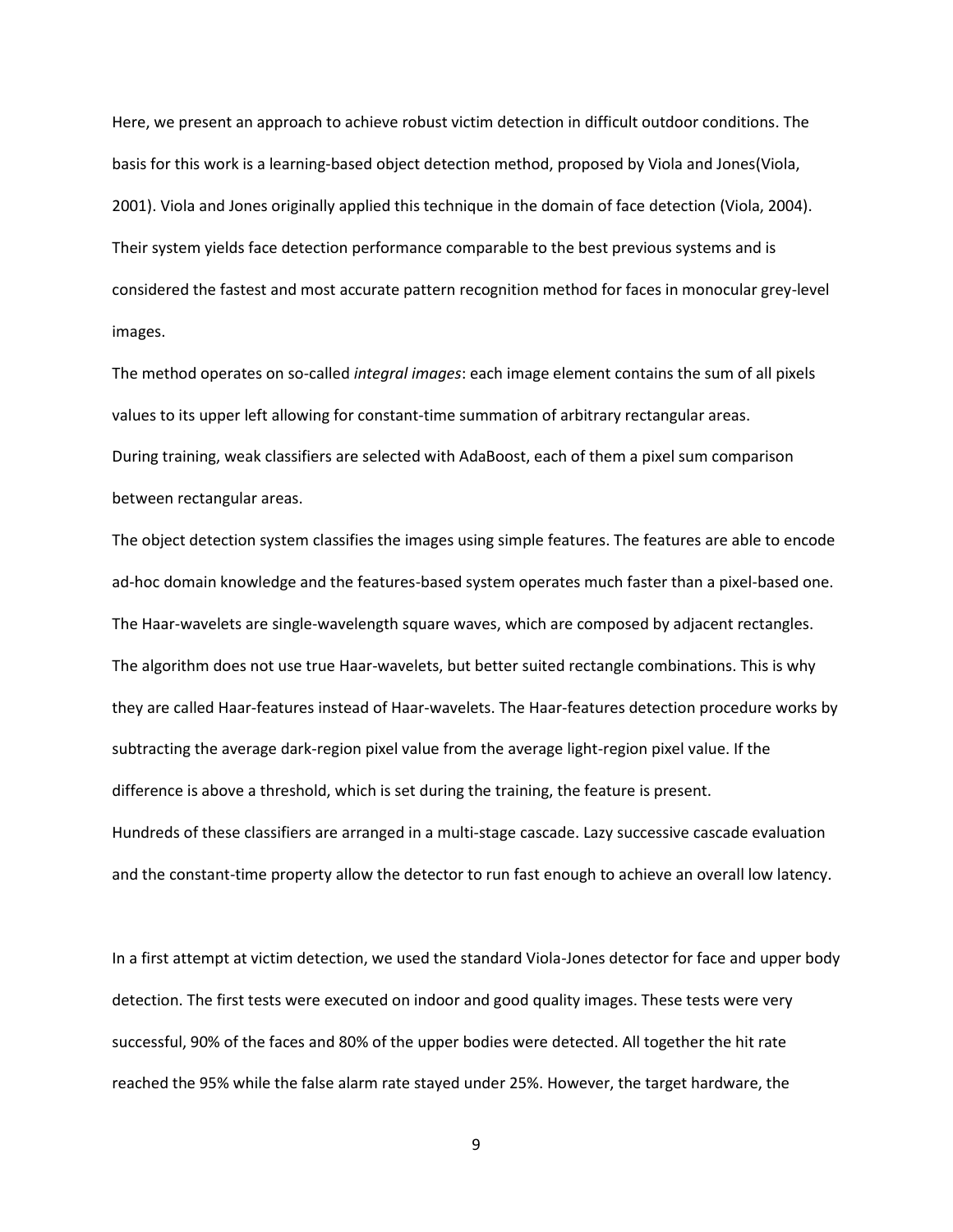RobuDem, is going to operate in outdoor environment where the background is various and the illumination is unpredictable. So, outdoor experiments were strongly suggested. Although the results were better than expected, the false alarm was increased dramatically while the hit rate was decreased to 70% for the upper body and to 30% for the face detection.

The conclusion from these tests is that in outdoor environment the face detection based person detection is not viable. Usually it only consumes the computation time without giving any results or any correct results. If the detection was more detailed, the system became too slow with minor success. If the detection was tuned to be faster, the hit rate decreased below 10%.

The upper body detection is more robust, as it adapts itself to different illumination conditions much better. However, it gives much more false alarms.

Our first idea was to fuse the face and upper body detector for having a more robust system. Unfortunately, the face detector does not really improve the performance of the upper body detector. Also, these detectors work only for standing, sitting or crouching person detection. In the case of the person lying on the ground, all of the detectors based on the existing Haar-cascade classifiers fail. Therefore, we decided to fuse the upper body detector with a new detector which has to be trained for victims.

First, we adapted the Viola-Jones technique, by training the algorithm with bodies, lying on the ground. To deal with the huge number of degrees of freedom of the human body and the camera viewpoint, the configuration space for human victims was reduced to victims lying face down and more or less horizontally in front of the camera. This case has been chosen because in real disasters this pose has the highest probability. The people try to protect their head and their ventral body parts which are the most vulnerable. Another reason is that in this position, the possible positions of the limbs form a relatively small pool comparing to the other cases. Also the orientation of the body must be considered because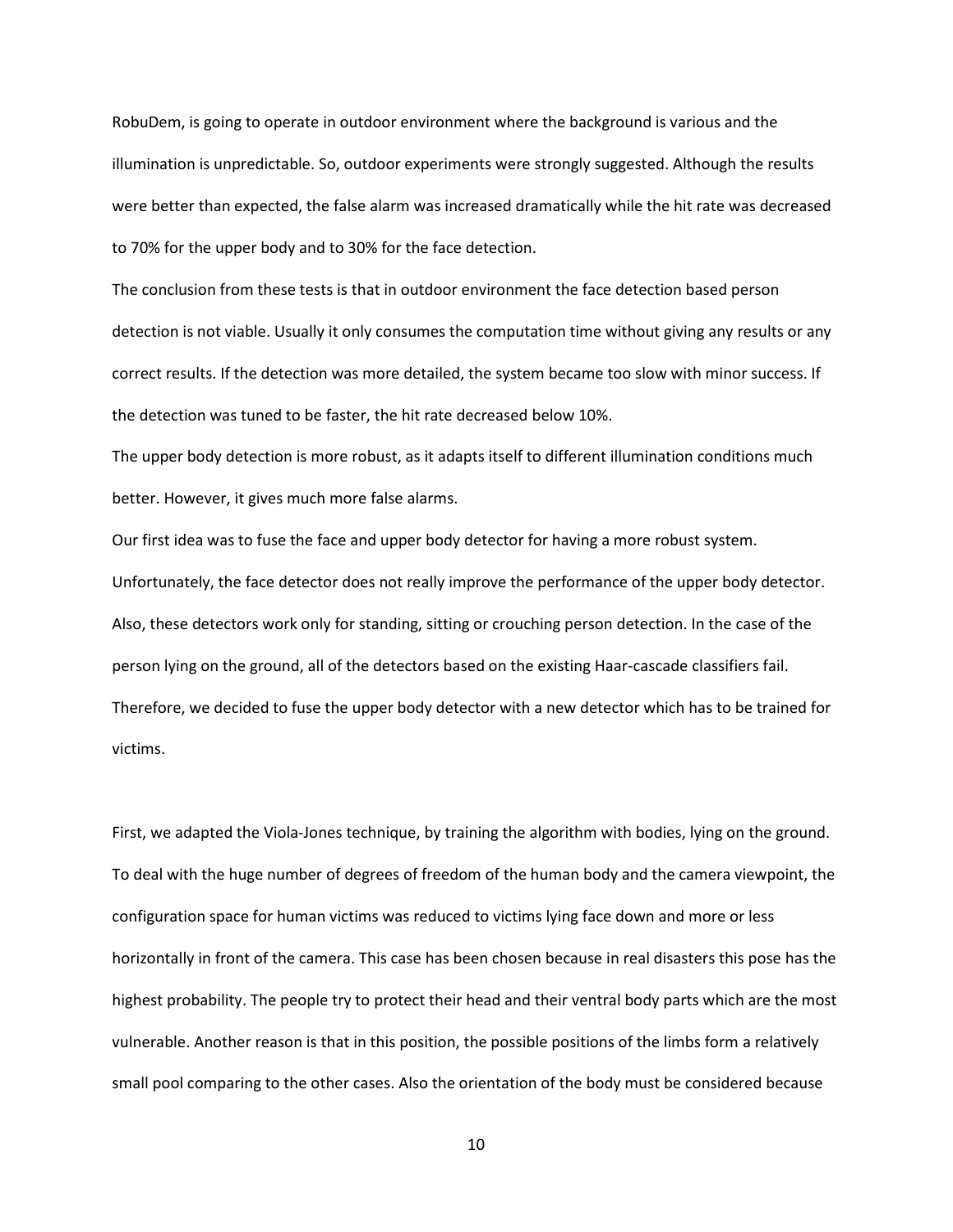the legs have a different shape than the upper body and the head. To handle this, the sample images were taken with the both body orientations (left-to-right and right-to left). To enlarge the data-set, the images were then later flipped horizontally and re-used during the Haar-training.

Figure 4.3 shows some example of the sample images. They were taken in an outdoor environment, featuring human victims in several orientations and under varying illumination. These images were taken with an on-board stereo camera system. In total, 800 positive scenes were recorded, in each case the color rectified image of the left and right camera were recorded.

Furthermore 500 pairs of negative images were recorded outside and 100 pairs inside. These images contain no humans but the variety of the background is high in order to make the AdaBoost learning method set up good thresholds.

# 4.3.3 Human victim detection results

Theoretically, the cascaded Haar‐classifier for victim detection has a 100% detection rate and less than  $10^{-6}$ % false alarm rate. Of course, this is only true in the case of the positive and negative sample images. With new test images – which were taken in similar illumination conditions as the sample images but mainly in different positions –, the correct detection rate was approximately 65%. Figure 4.4 shows the result of the victim detection algorithm. The red rectangles are the hits of the detector for the victims whose head is at the left, the yellow ones for those whose head is at the right. In the first image of Figure 4.4, the victim was correctly found besides of a lot of false positives. These false alarms are eliminated by merging the adjacent rectangles of correct posture.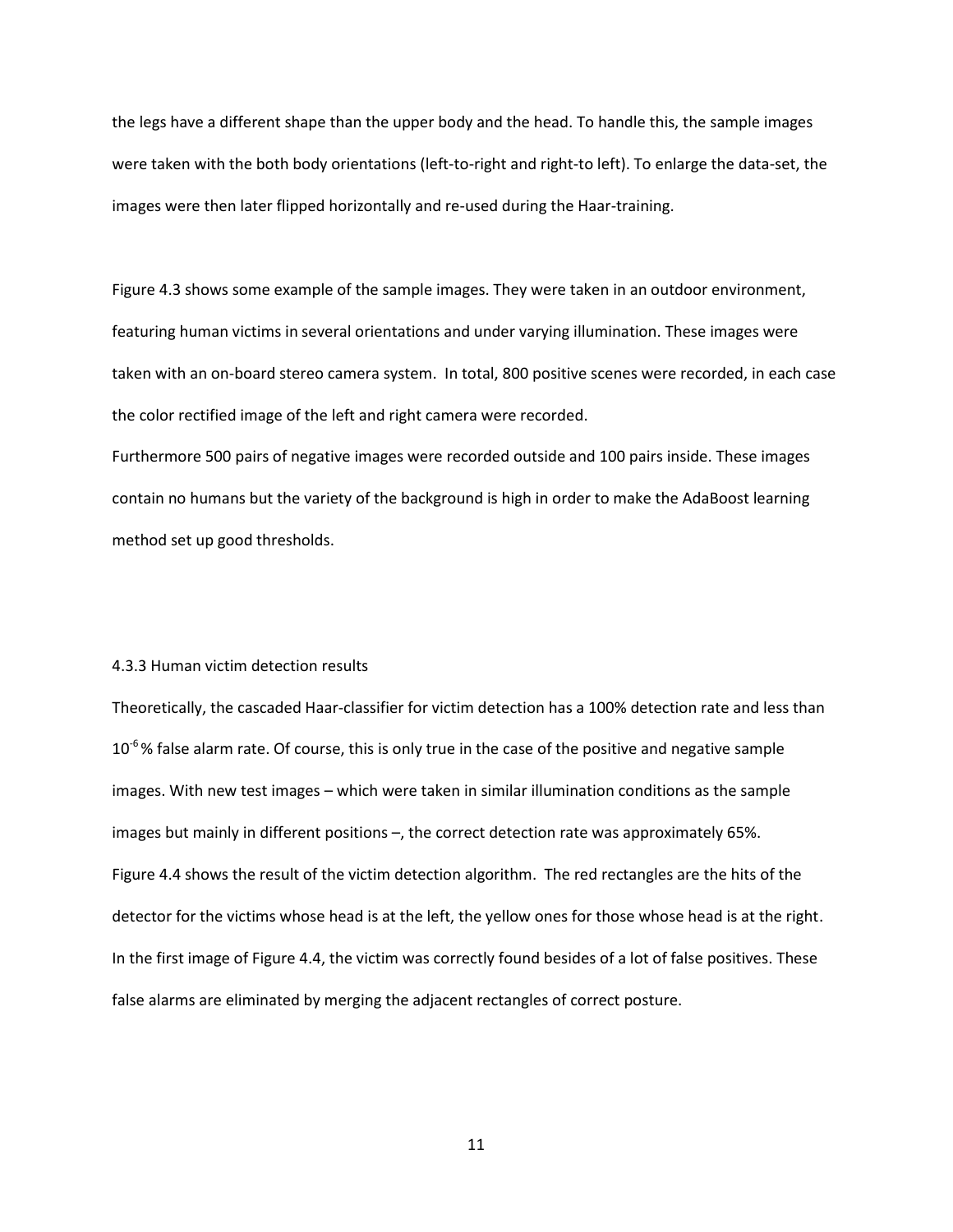In the case of Figure 4.5, it is more difficult to decide whether a correct classification is performed. In the first picture a smaller and bigger rectangle cover the victim. The smaller rectangle is a true positive, but the bigger rectangle is a false alarm which may have some typical features of a victim. As it is showed in the second picture, these rectangles are considered neighbors and they were merged together. The merging is done by computing an average rectangle; this is why the marked area is bigger than the actual victim.

The processing time for running the victim detector is between 60 and 80 milliseconds, which means 13‐16 frames per second. This is a very good result, as it allows near real-time reactions in the robot control scheme and it also allows integrating the results of multiple detection runs over time by means of a tracking scheme, to enhance the detection rate and reduce the false positive rate. As such, the victim detection quality can be further improved, making this methodology a valuable aid for human crisis managers, as enables a robot to scan a designated area for human survivors semi-automatically.

#### 4.4 Stereo-based terrain traversability estimation

4.4.1 Problem statement and state of the art of terrain traversability estimation Terrain traversability analysis is a research topic which has been in the focus of the mobile robotics community in the past decade, inspired by the development of autonomous planetary rovers and, more recently, the DARPA Grand Challenge. However, already in 1994, Langer et al. (Langer, 1994) computed elevation statistics of the terrain (height difference and slope) and classified terrain cells as traversable or untraversable by comparing these elevation statistics with threshold values. Most of the terrain traversability analysis algorithms employ such a cell-based traversability map, which can be thought of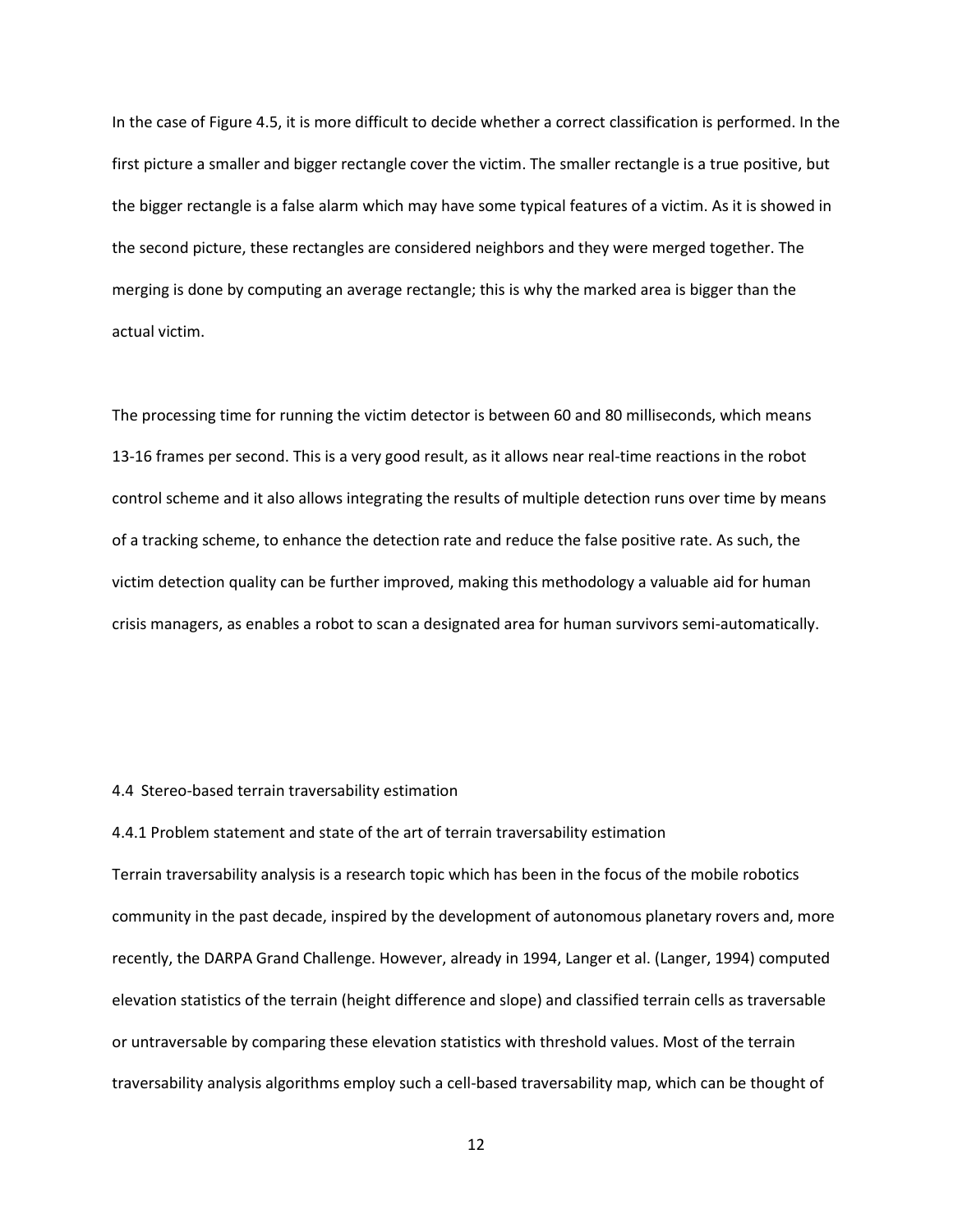as a 2.5D occupancy grid. The problem with Langer's method was that the traversability was only expressed in binary forms and soon other researchers (Singh, 2000), (Gennery, 1999) presented solutions to lift this limitation. In (Seraji, 2003), Seraji proposed a fuzzy-logic traversability measure, called the Traversability index, which represents the degree of ease with which the regional terrain could be navigated. This degree was calculated on the basis of the terrain roughness, the slope and the discontinuity, as measured by a stereo vision system.

Schäfer et al. presented in (Schäfer, 2005) a similar stereo-discontinuities based approach without explicit calculation of a traversability map. Other researchers (Shneier, 2006), (Kim, 2006), (Happold, 2006) have embedded the stereo-based terrain traversability analysis in an on-line learning approach. The results of these methods depend greatly on the quality of the training set.

In ((Ulrich, 2000), Ulrich and Nourbakhsch presented a solution for appearance-based obstacle detection using a single color camera. Their approach makes the assumption that the ground is flat and that the region in front of the robot is ground. In (Kim, 2007), Kim et al. present another single-camera traversability estimation method based upon self-supervised learning of superpixel regions. Besides monocular and stereo vision, laser range finders are a useful sensor for terrain traversability estimation. In (Andersen, 2006), Andersen et al. present a method for terrain classification using single 2D scans. The Stanford Racing Team (Thrun, 2006) utilized a Traversability Map based on data from six laser scanners registered with pose from an unscented Kalman Filter to classify grids as undrivable, drivable, or unknown. A Markov model was used to probabilistically test for the presence of an obstacle leading to an improved Traversability Map.

# 4.4.2 V-disparity based terrain traversability estimation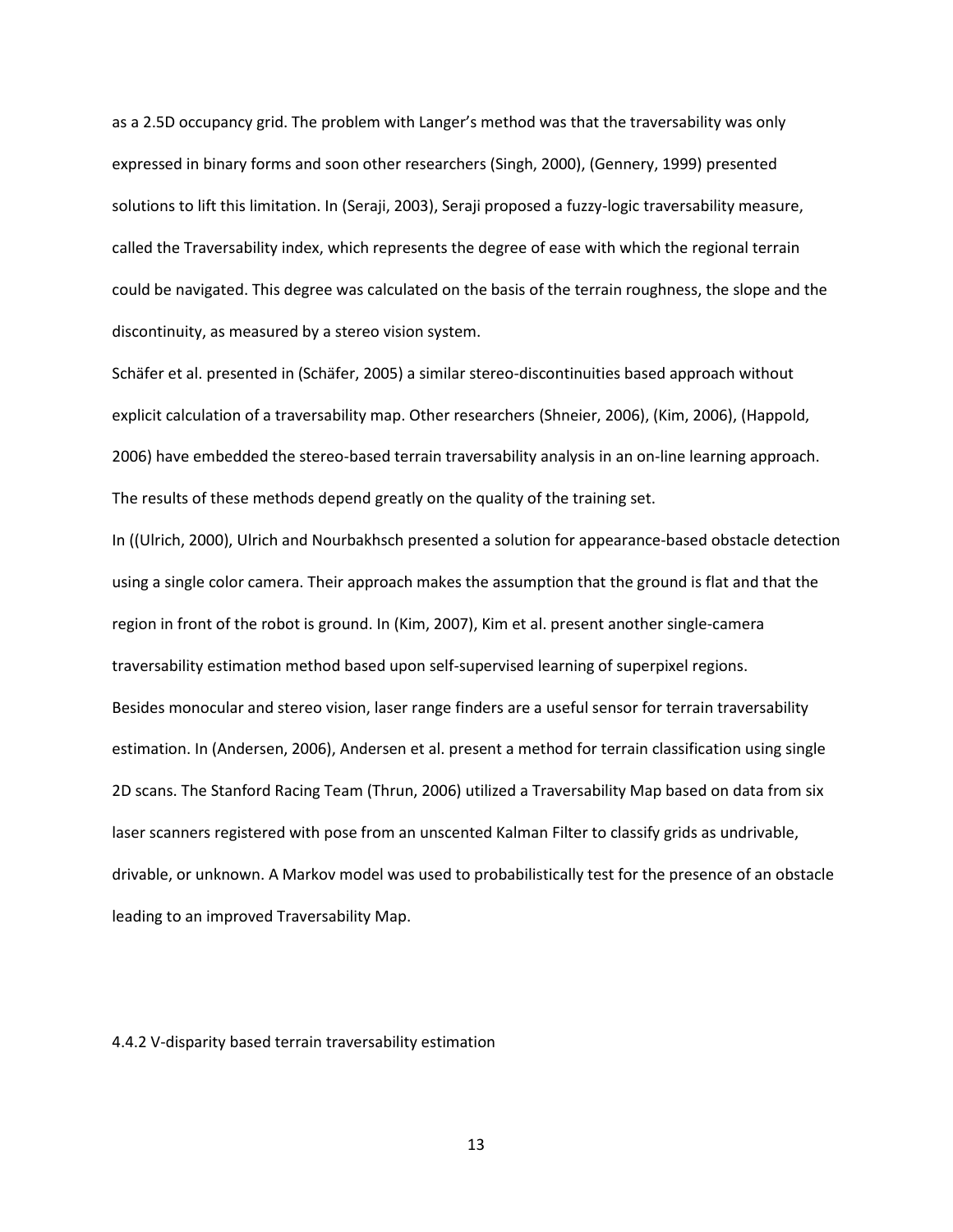Detecting obstacles from stereo vision images may seem simple, as the stereo vision system can provide rich depth information. However, from the depth image, it is not evident to distinguish the traversable from the non-traversable terrain, especially in outdoor conditions, where the terrain roughness and the robot mobility parameters must be taken into account. Our approach is based on the construction and subsequent processing of the *v-disparity* image (Labayrade, 2002), which provides a robust representation of the geometric content of road scenes. The v-disparity image is constructed by calculating a horizontal histogram of the disparity stereo image.

Consider 2 stereo frames, as shown in **Error! Reference source not found.**4.6 and 4.7, and the computed disparity image *ID*, as shown in **Error! Reference source not found.**4.8. Then, the v-disparity image  $I_V$  can be constructed by accumulating the points with the same disparity that occur on a horizontal line in the image. **Error! Reference source not found.**4.9 displays the v-disparity image *I<sup>V</sup>* for the given input images.

The classification of the terrain in traversable and non-traversable areas goes out from the assumption that the majority of the image pixels are related to traversable terrain of the ground plane. The projection of this ground plane in the v-disparity image is a straight line, from the top left to the bottom right of the v-disparity image. Any deviations from this projection of the ground plane are likely obstacles or other non-traversable terrain items.

As such, the processing of the v-disparity image comes down to estimating the equation of the line segment in the v-disparity image, corresponding to the ground plane. This is done by performing a Hough transform on the v-disparity image and searching for the longest line segment. Then, one must choose a single parameter which accounts for the maximum terrain roughness. As this parameter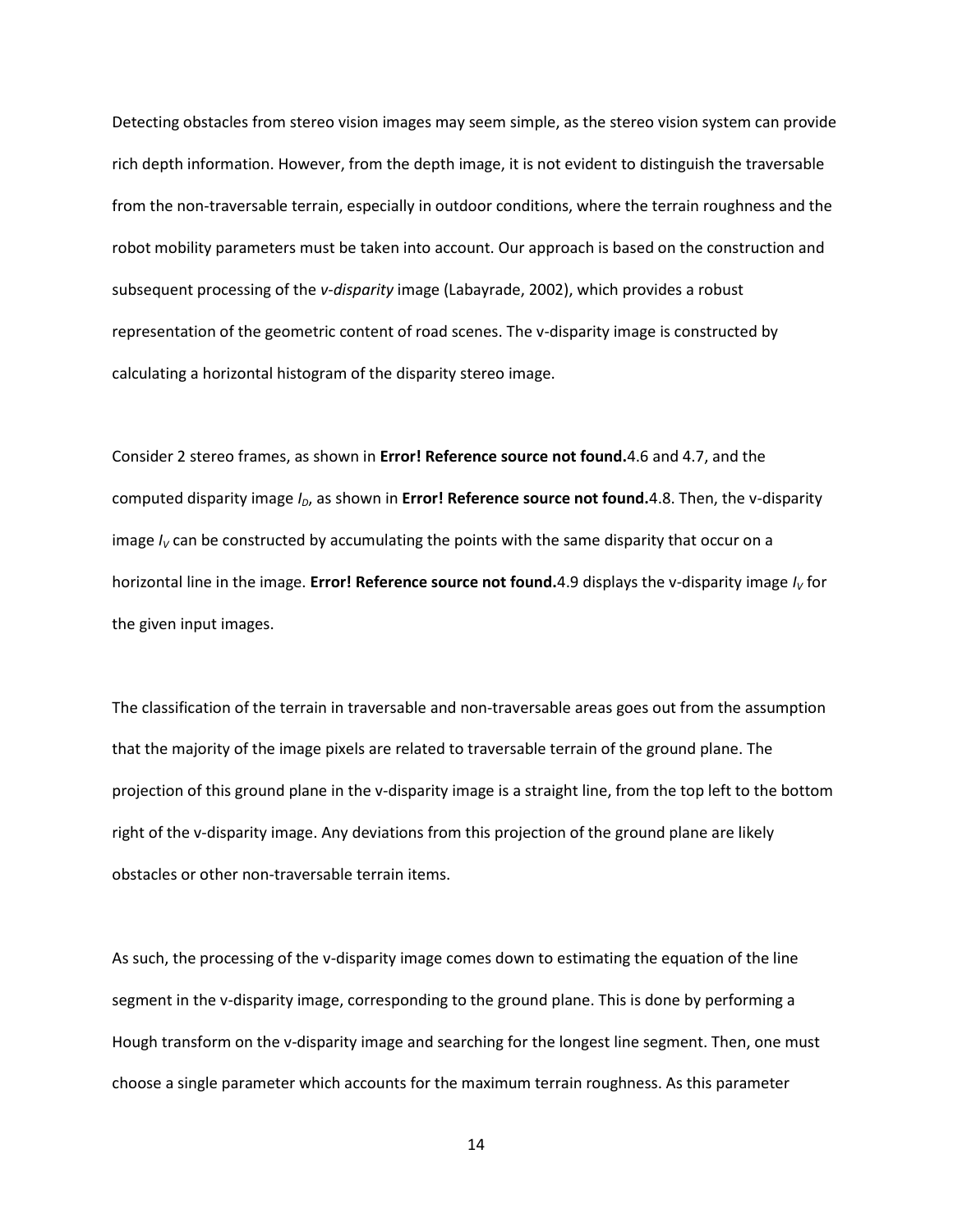depends only on the robot characteristics, it only needs to be set once. This parameter sets the maximum offset in v-disparity space to be considered part of the ground plane. Any outliers are regarded as obstacles, which enables to compile an obstacle image *IO*.

# 4.4.3 Terrain traversability estimation results

Figure 4.10 shows the V-Disparity image after Hough transform. The red line indicates the largest line segment, corresponding to the ground plane. The two pink lines indicate the region in v-disparity space where pixels are considered part of a traversable region. Terrain corresponding to pixels in v-disparity space in between the two pink lines is considered traversable, otherwise it is considered as an obstacle. The result of this operation can be judged from the right image of **Error! Reference source not found.** 4.11, showing the obstacle image. This is a version of the color input image, where false color data corresponding to the disparity is superposed for pixels classified as belonging to non-traversable terrain.

It may be noted that the lower part of the legs of the person standing in front of the robot were not detected as obstacles. This is due to the choice of the threshold parameter for the ground plane, discussed above. After tests in multiple environments, we used a threshold parameter of 50, which offers a good compromise between a good detection rate and low false positive detection rate.

# 4.5 Behavior-based control

4.5.1 Problem statement and state of the art of behavior-based control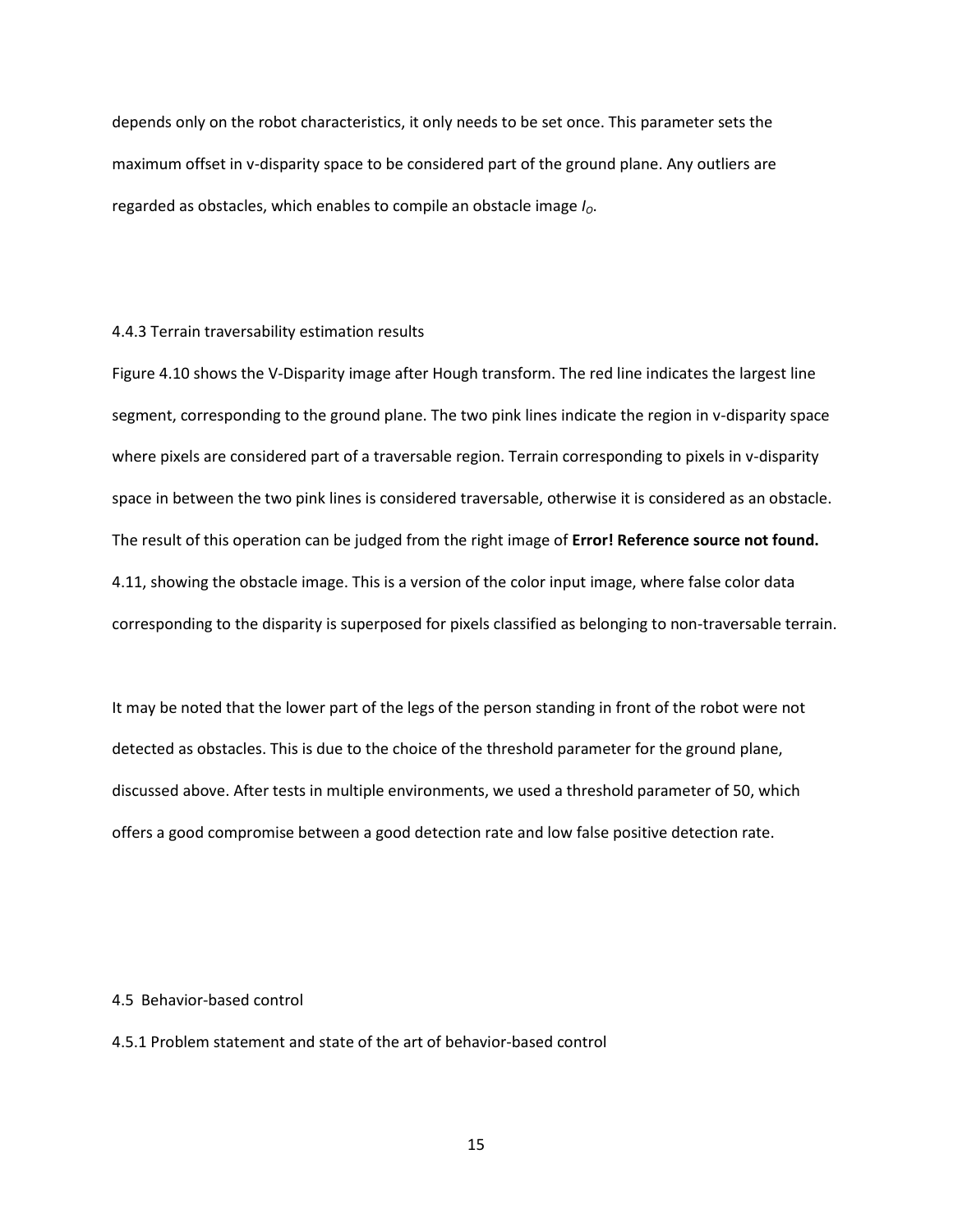Following the robot control architecture depicted by Figure 4.2, the Robudem robot employs a behavior based control architecture, which allows it to navigate to a number of goal positions while avoiding obstacles and detecting human victims. As can be noted from Figure 4.2, a number of behaviors are foreseen for this application. In order for the robot to accomplish its task, 2 main questions need to be solved:

- 1. How can we design the individual behaviors, such that the robot is capable of avoiding obstacles and of navigating semi-autonomously?
- 2. How can these individual behaviors be combined in an optimal way, leading to a rational and coherent global robot behavior?

Indeed, the performance of the behavior-based controller depends on the implementation of the individual behaviors as well as on the method chosen to solve the behavior fusion or action selection problem. However, as in behavior-based control, the idea is to split a complex task in multiple simple tasks or behaviors, the design of the individual behaviors in general does not pose major problems. However, the behavior fusion or action selection problem does require deeper investigation.

In general, the action selection problem can be formulated as a multiple objective decision making problem, as proposed by Pirjanian in (Pirjanian, 1999). Mathematically, a multiobjective decision problem can be represented as finding the solution to:

$$
\underset{\mathbf{x}}{\arg \max} \ \ o_{1}(\mathbf{x}),...,o_{n}(\mathbf{x}) \tag{4.1}
$$

A common method for solving a multiple objective decision making problem is the weighting method. This method is based on scalar vector optimization and is formulated in the following way:

$$
\mathbf{x}^* = \underset{\mathbf{x} \in X}{\arg \max} \sum_{i=1}^n w_i o_i(\mathbf{x})
$$
 [4.2]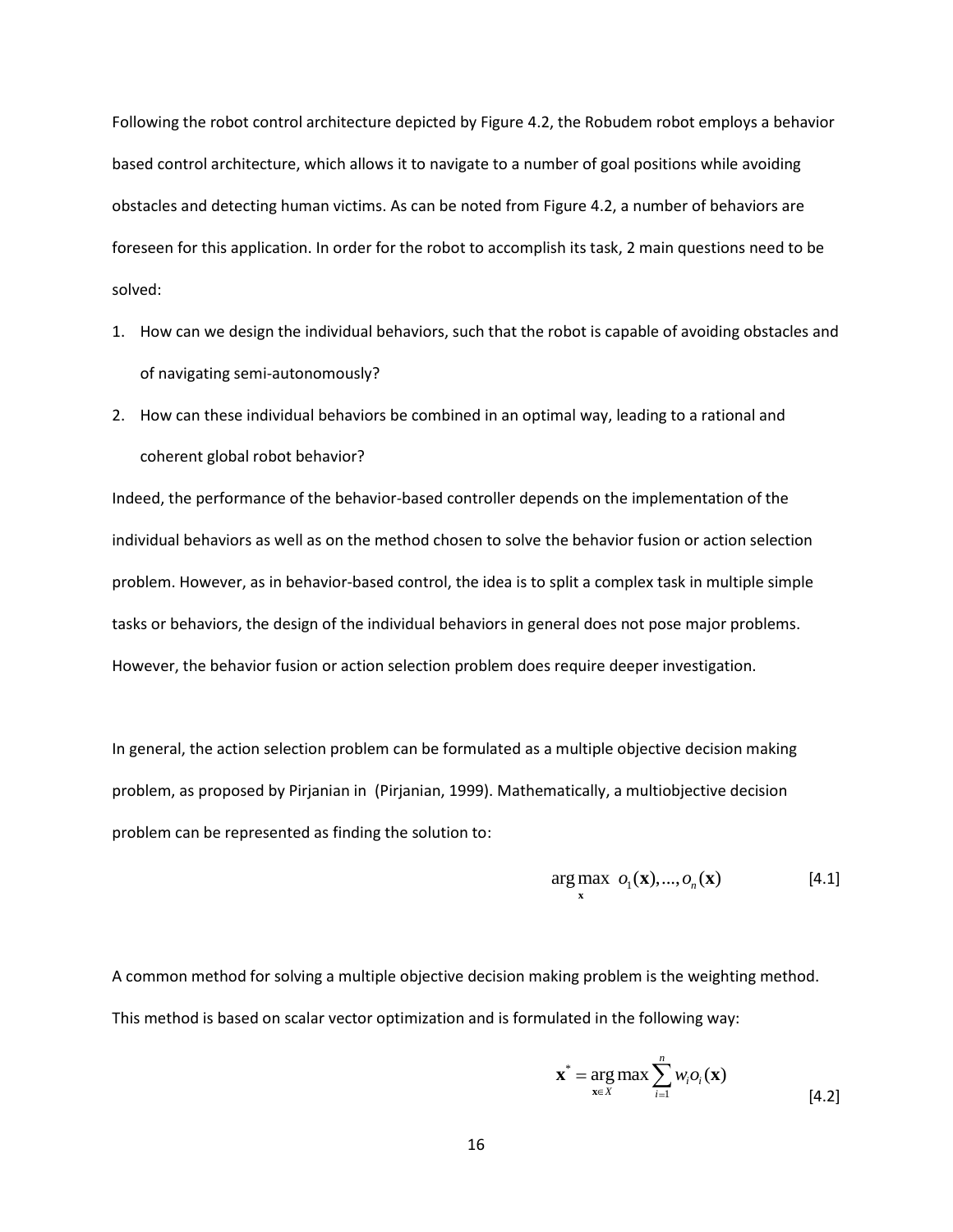where  $w_i$  is a set of weights, normalized such that:

$$
\sum_{i=1}^{n} w_i = 1
$$
\n
$$
[4.3]
$$

An important question is how to vary the weights *w<sup>i</sup>* to generate the whole or a representative subset of the solutions. Most approaches described in the literature handle the problem in the same manner. Each weight  $w_i$  is considered to have a reasonable number of discrete values between 0 and 1. Then the equation is solved for each combination of values. The obvious limitation of this approach is the large number of computations to be performed, as the computational complexity grows exponentially with the number of objective functions.

The interval criterion weights method (Steuer, 1974) reduces the number of computations by incorporating some subjective knowledge in the process of generating optimal solutions. Basically, rather than letting each *w<sup>i</sup>* assume values in the interval [0; 1], a narrower interval is used that reflects the importance of each objective function. Apart from reducing the computational burden, the interval criterion weights method, produces the `best' part of X\*. Here 'best' reflects the decision maker's preferences which are expressed as weight values. A further advantage of the interval criterion weights method is due to the fact that in practice a decision maker seems to be more comfortable defining the range within which a weight value should be, rather than estimating the single weight values.

Goal programming methods (Nakayama, 2006) define a class of techniques where a human decision maker gives his/her preferences in terms of weights, priorities, goals, and ideals. The concept of best alternative is then defined in terms of how much the actual achievement of each objective deviates from the desired goals or ideals. Further, the concept of best compromise alternative is defined to have the minimum combined deviation from the desired goals or ideals. Goal programming methods thus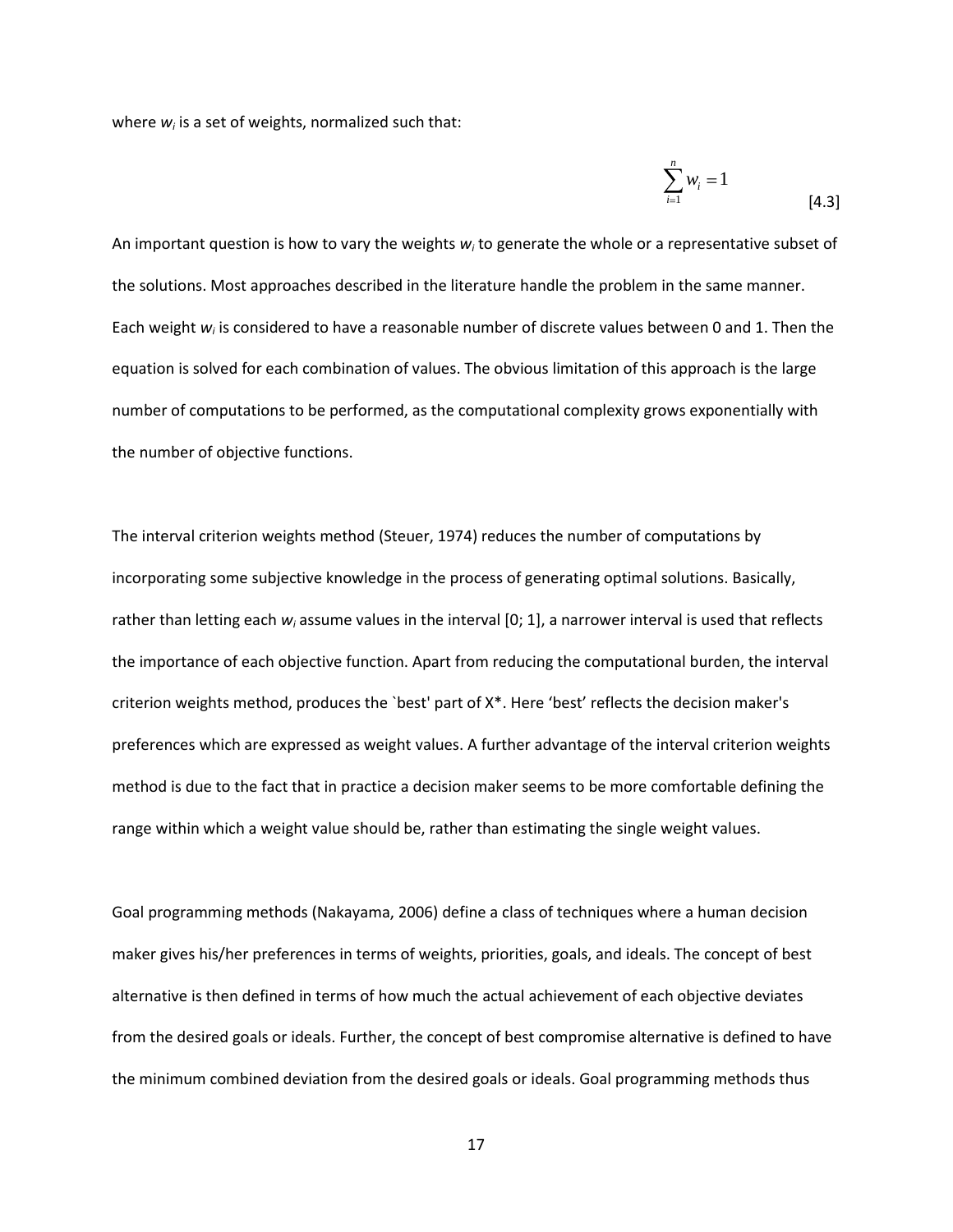choose an alternative having the minimum combined deviation from the goal  $\hat{O}_1, ..., \hat{O}_n$  , given the weights or priorities of the objective functions. According to the goal programming theorem, the solution to the multi-objective decision making problem can be expressed as:

$$
\underset{\mathbf{x}\in X}{\arg\min} \sum_{i=1}^{n} w_i \left| o_i(\mathbf{x}) - o_i^* \right|^p \tag{4.4}
$$

where  $1\leq p\leq \infty$  ,  $\mathbf{o}^*$  is the ideal point,  $w_j$  is the weight or priority given to the  $j^{\text{th}}$  objective.

In section 4.5.3 of this chapter, we will present a novel way of combining the inputs of multiple behaviors, but first we'll investigate the design of each individual behavior for the chosen application.

# 4.5.2 Behavior Design

As mentioned before, a behavior is a function which relates sensor measurements to actions in the form of an objective function. In the case of robot control, the objective function of each behavior can be regarded as two-dimensional normalized function of robot steering velocity  $v$  and direction  $\alpha$ . For this setup, three behaviors are defined which relate the abstract sensor information into robot actions.

These three behaviors are:

# *1. Obey Joystick Commands*

If desired, the human operator can control the robot by means of a joystick. The joystick commands are directly related to the robot steering angle and direction, so the transformation of the joystick control command into an objective function can be performed straightforward by calculating a two-dimensional

Gaussian from the joystick input  $v_{Joystick}, \alpha_{Joystick}$  :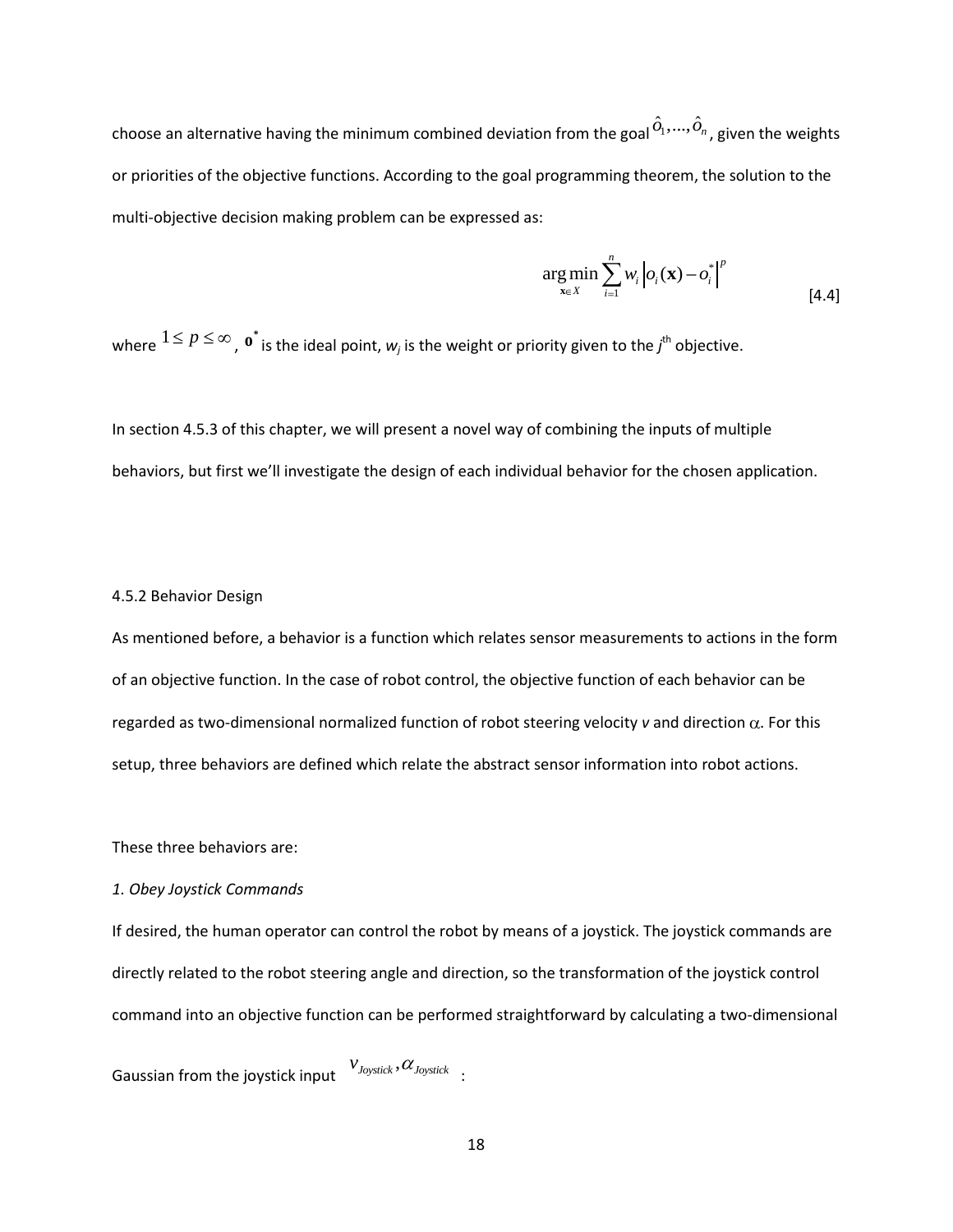$$
O_{Joystick}(v, \alpha) = \frac{1}{\sqrt{2\pi^2 \sigma^4}} exp\left(-\left(\frac{v - v_{Joystick}^2}{2\sigma^2} + \frac{\alpha - \alpha_{Joystick}^2}{2\sigma^2}\right)\right)
$$
 [4.5]

#### *2. Obstacle Avoidance Using Stereo*

 $\left(-\left(\frac{v-v_{Joyntick}}{2\sigma^2} + \frac{\alpha - \alpha_{Joyntick}}{2\sigma^2}\right)\right]$ <br>
the terrain traversability analysis<br>
els corresponding to obstacles are<br>
is inverted and normalized. This ale<br>
e 4.12. This function can be regard<br>
no extended for veloc To drive the robot away from obstacles detected by the terrain traversability analysis algorithm, the obstacle image is analyzed. The depth values of pixels corresponding to obstacles are accumulated per vertical line in the image and the resulting function is inverted and normalized. This allows to deduce a function  $f$  of the viewing angle  $\alpha$  as shown on Figure 4.12. This function can be regarded as a onedimensional objective function for obstacle avoidance from stereo input, considering only the viewing / steering angle. This one dimensional objective function can then be extended for velocity as well, using the following formulation:

$$
o_{\text{stereo}}(v,\alpha) = \frac{f(\alpha)}{1+|vf(\alpha)/c|}
$$
 [4.6]

# *3. Go To Goals*

The goal seeking behavior is assigned two tasks. First, it points the robot to the goal position and it varies the velocity respective to the distance to the goal. This means the development of the objective function can be split up as:

$$
o_{GoToGoal}(v, \alpha) = o_{GoToGoal}^{\alpha}(\alpha).o_{GoToGoal}^{v}(v)
$$
\n[4.7]

To calculate these objective functions, the (Euclidian) distance to the goal  $d_{\text{Goal}}$  and heading to this goal  $\theta$  are calculated from the current robot position given by the GPS system and the current waypoint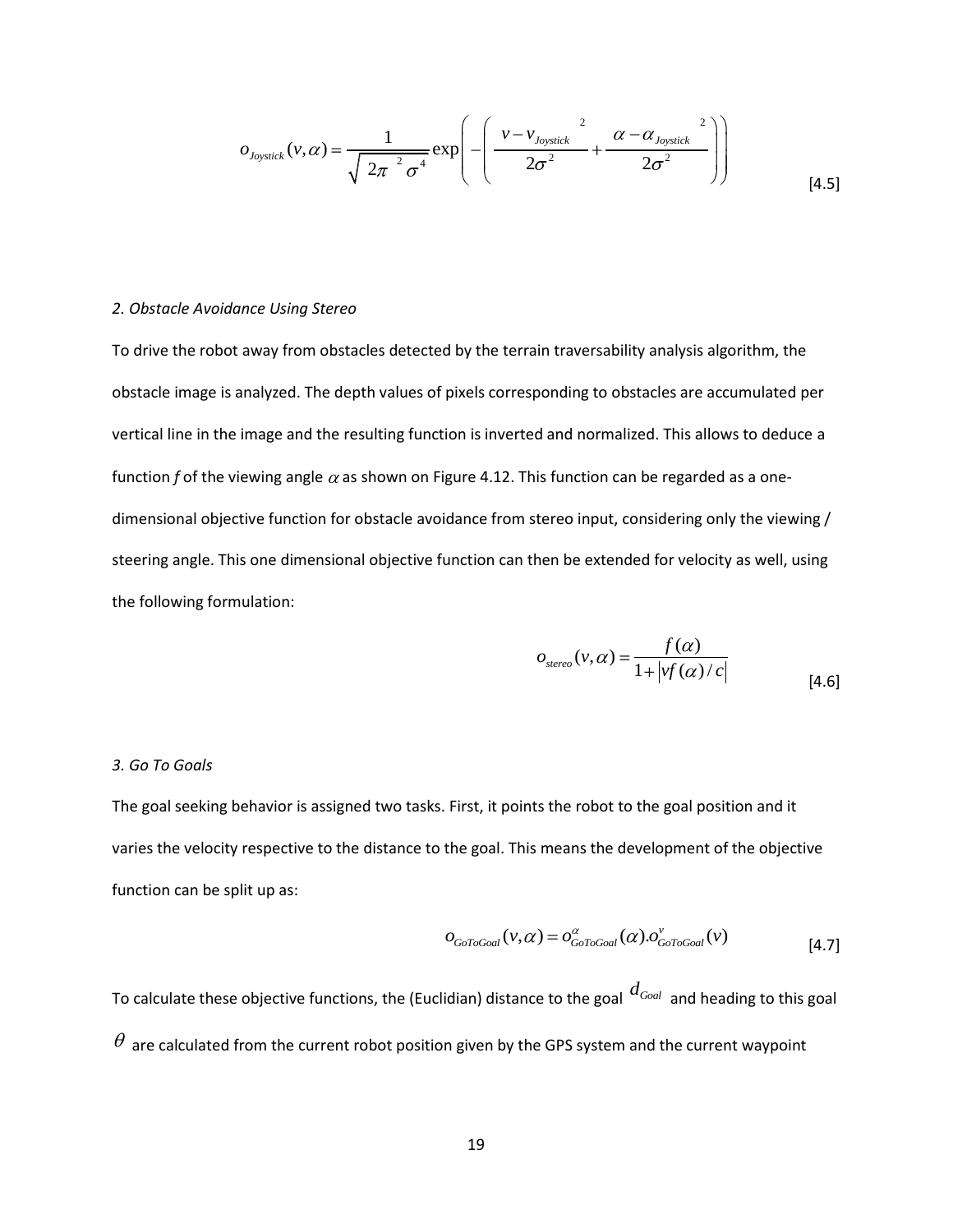given by the global path planner. The goal seeking behavior aims to minimize the difference between the robot heading  $\alpha$  and the goal heading  $\theta$ , which can be formulated as:

$$
o_{G \circ T o G o a l}^{\alpha} = \frac{1}{1 + \left(\frac{\alpha - \theta}{\beta}\right)^2}
$$
 [4.8]

with  $\beta$  the window size which is considered.  $o_{G \sigma I o G o a l}^{\nu}(v)$  is set up such that the velocity is always high, with the exception that when the robot approaches a goal position, the speed should be reduced. This is expressed as:

$$
o_{GoToGoal}^{v}(v) = \begin{cases} \left(\frac{v}{v_{\text{max}}}\right)^2 & \text{if } d_{Goal} > d_{Threshold} \\ \frac{1}{1 + \left(\frac{v}{v_{\text{max}}}\right)^2} & \text{if } d_{Goal} < d_{Threshold} \\ \end{cases}
$$
 [4.9]

#### 4.5.3 Behavior Fusion

In (Doroftei, 2007), we proposed a method to choose the weights based upon a reliability measure associated to each behavior. The principle behind the calculation of the activity levels is that the output of a behavior should be stable over time in order to trust it. Therefore, the degree of relevance or activity is calculated by observing the history of the output of each behavior. This history-analysis is performed by comparing the current output  $\sqrt[\infty]{\sigma_j}$ . *i j k b* to a running average of previous outputs, which leads to a standard deviation, which is then normalized. For a behavior  $b_i$  with outputs  $\sqrt[p_i]{b}$  these standard deviations  $\sigma_{\bar \omega}^{\scriptscriptstyle \nu_i}$ *j b* are: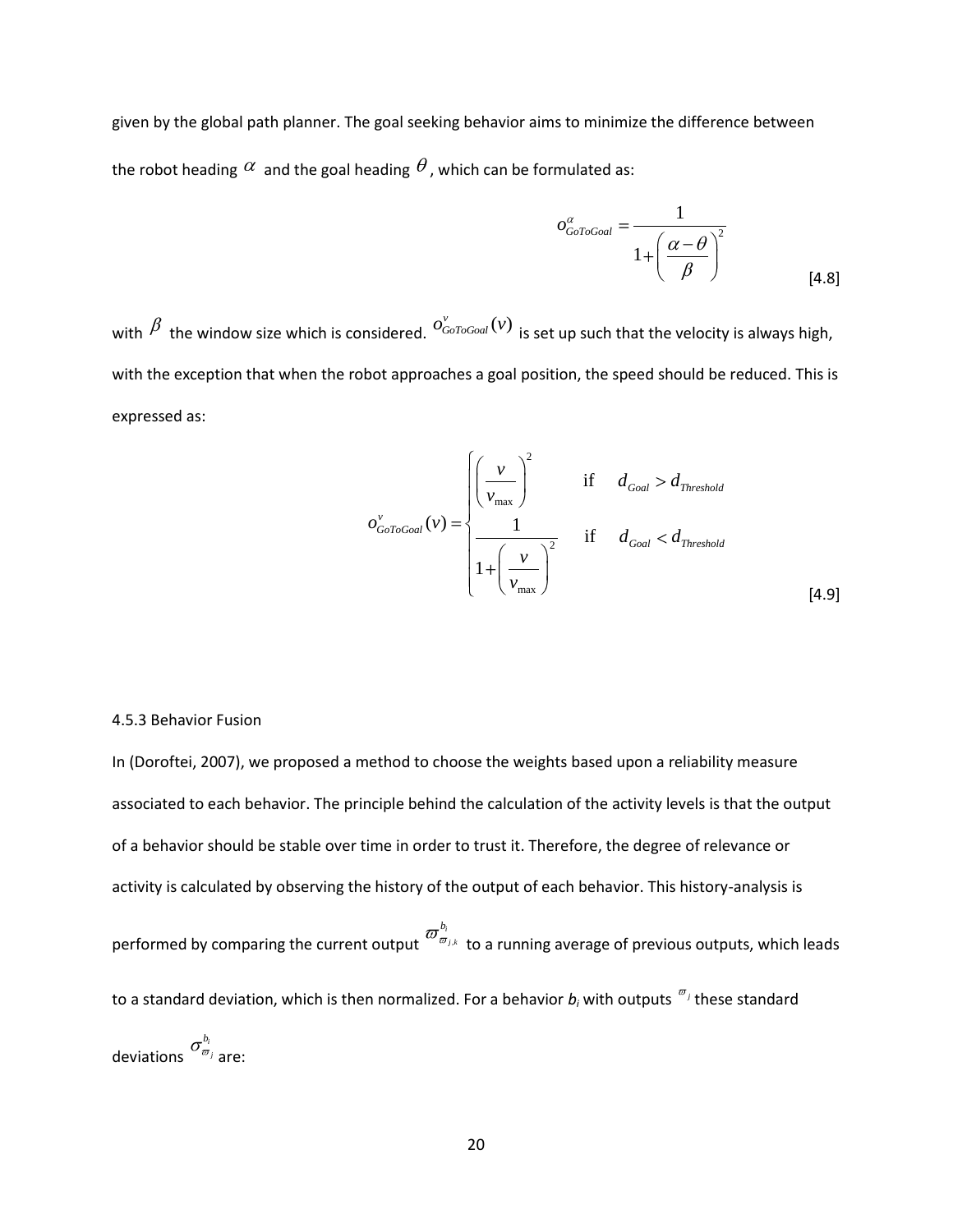$$
\sigma_{\varpi_{j}}^{b_{i}} = c_{\varpi_{j}} \sum_{k=i-h}^{i} \left( \varpi_{\varpi_{j,k}}^{b_{i}} - \frac{\sum_{l=1}^{N} \varpi_{\varpi_{j,l}}^{b_{i}}}{N} \right)^{2}
$$
\n
$$
\tag{4.10}
$$

The bigger this standard deviation, the more unstable the output values of the behavior are, so the less they can be trusted. The same approach is followed all behaviors. This leads to an estimate for the activity levels or weights for each behavior:

$$
w_{b_i} = \sum_{j=1}^{number\ of\ outputs} 1 - \sigma_{\varpi_j}^{b_i}
$$
 [4.11]

For stability reasons, the activity level is initialized at a certain value (in general 0.5) and this estimate is then iteratively improved.

The approaches towards solving the multiple objective decision making problem for action selection which we have reviewed up to this point all have their advantages and disadvantages. Solving the multiple objective decision making problem using reliability analysis has the big advantage of incorporating direct information from the system under control into the control process. On the other hand, this architecture does not offer a human decision maker the ability to interact with the decision process. As autonomous agents more and more have to interact with humans on the field, exchanging knowledge and learning from each other, this is a serious shortcoming. Common techniques for solving the multiple objective decision making problem while taking into account a decision maker's preferences take into account these issues by offering a human operator the ability to input some objectives or ideal points. These approaches, however, suffer from the disadvantage that no reliability data from the sensing and other processes is taken into account while performing action selection. One could thus argue that while reliability analysis-based approaches are too robot centric, these second set of approaches is too human-centric. Here, we propose an approach to integrate the advantages of both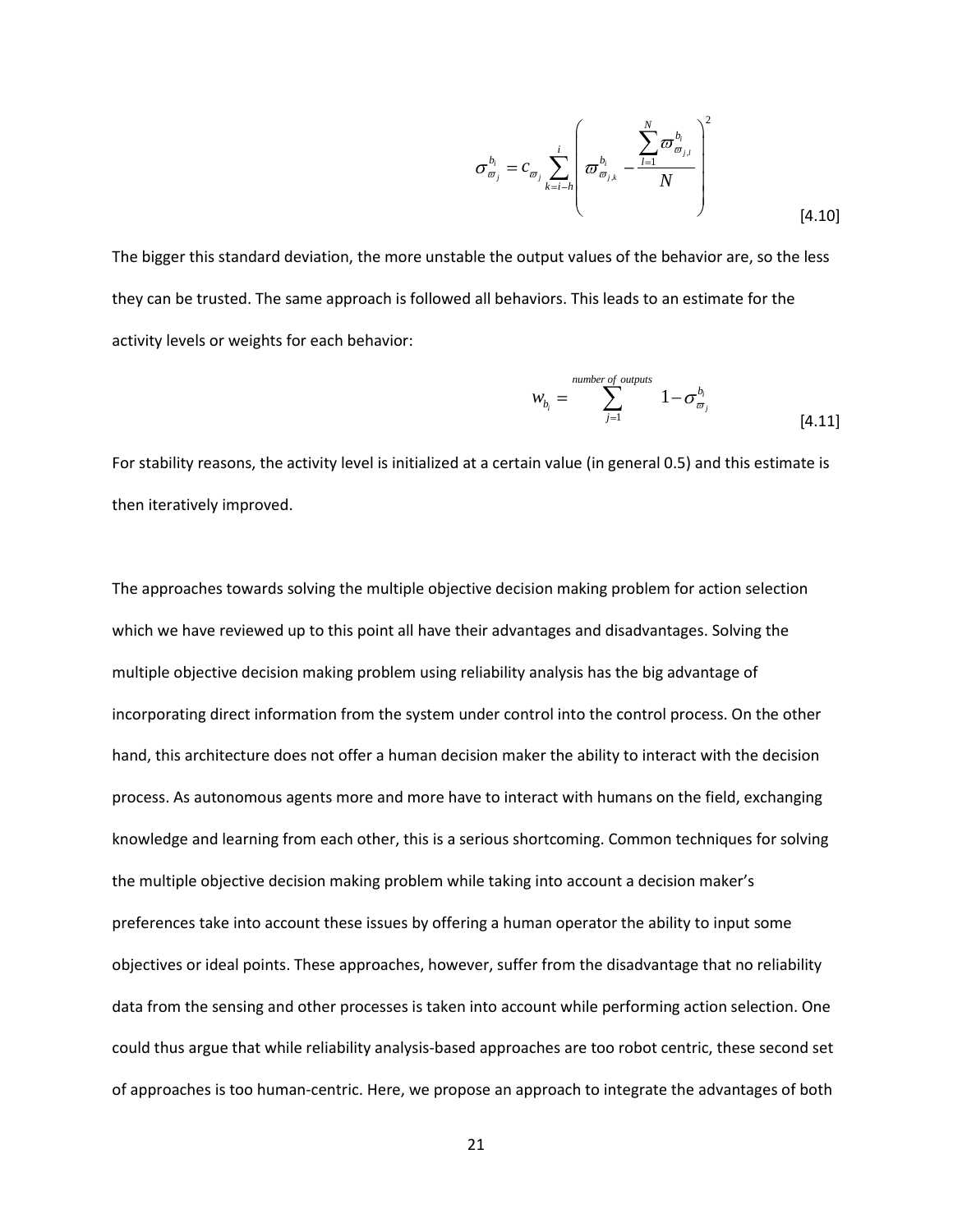theorems. This can be achieved by minimizing the goal programming and reliability analysis constraints in an integrated way, following:

Ited way, following:

\n
$$
\arg\min_{\mathbf{x} \in X} \left[ \lambda \left( \sum_{i=1}^{n} w_i \left| o_i(\mathbf{x}) - o_i^* \right|^p \right) + 1 - \lambda \sum_{i=1}^{n} \left| w_i - \sum_{j=1}^{number \ of \ outputs} 1 - \sigma_{\varpi_j}^{b_i} \right|^p \right]
$$
\n[4.12]

with  $\lambda$  a parameter describing the relative influence of both constraints. This parameter indirectly influences the control behavior of the robot. Large values of  $\lambda$  will lead to a human-centered control strategy, whereas lower values will lead to a robot-centered control strategy. The value of  $\lambda$  would therefore depend on the expertise or the availability of human experts interacting with the robot. It is obvious that this method increases the numerical complexity of finding a solution, but this does not necessarily leads to increased processing time, as the search interval can be further reduced by incorporating constraints from both data sources.

### 4.6 Results and conclusions

In this chapter, we have discussed three main aspects of the development of a crisis management robot.

First, we have presented an approach for the automatic detection of human victims. This method is based upon the Viola-Jones (face) detector, which was adapted, such that human victims lying on the ground can be detected. The results of this approach are very encouraging, although further research is required to increase the detection rate and reduce the number of false positives. This will be done by integrating the human victim detector in a tracking scheme.

Next, we have presented a stereo-based terrain traversability estimation algorithm. This method is based upon the analysis of the stereo disparity, more specifically the vertical histogram of the disparity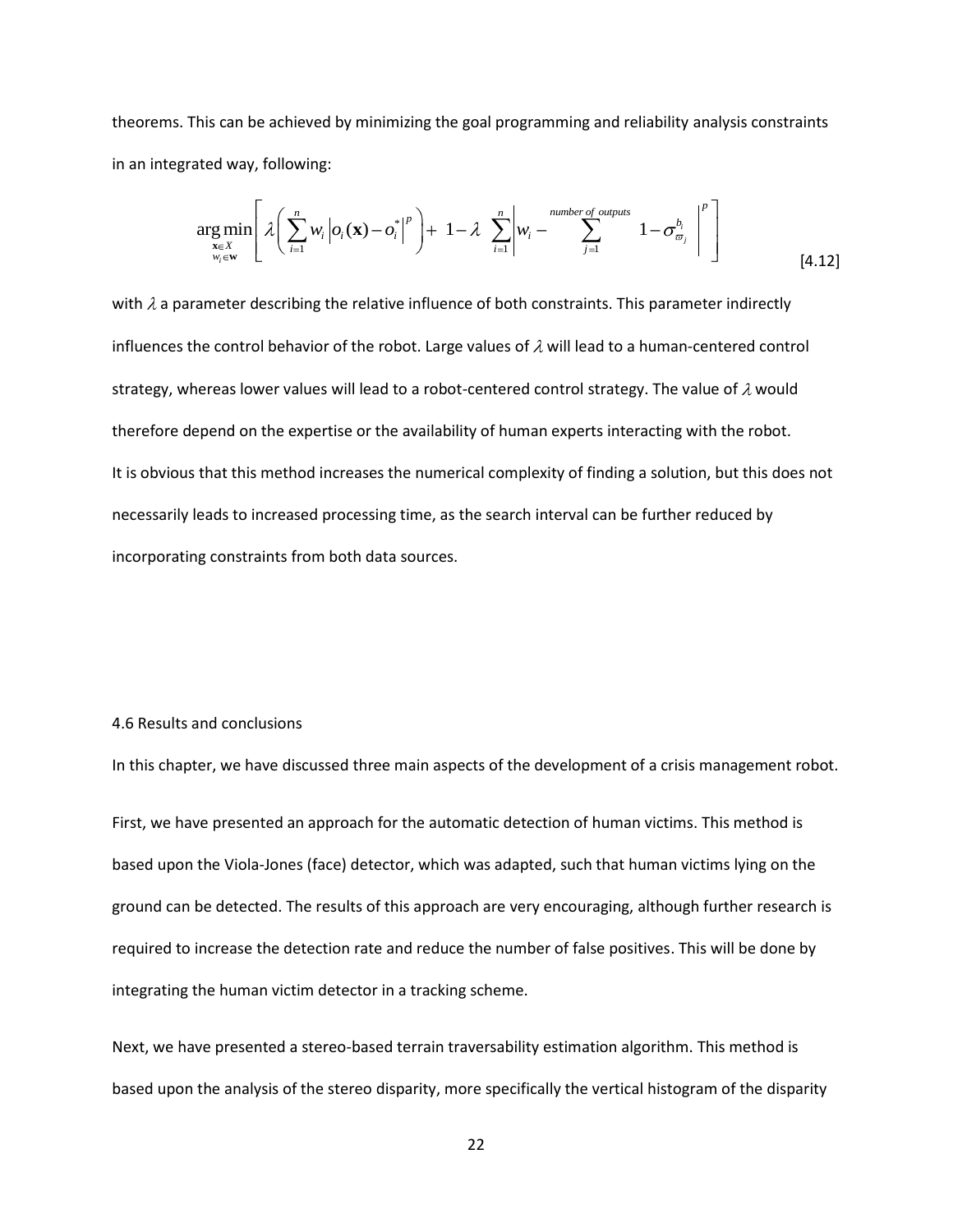image, called the v-disparity. This approach makes it possible to robustly classify the terrain of outdoors scenes in traversable and non-traversable regions quickly and reliably, using only a single parameter to describe the robot mobility characteristics.

Ultimately, we have shown how all different robot capabilities can be integrated into a robot control architecture. A behavior-based control scheme is employed due to its flexible design. In this context, a novel approach for solving the behavior fusion problem was presented. This method combines the advantages of the traditional weighting methods and the more recent reliability analysis based method.

As a final result, the Robudem robot has become a semi-autonomous agent: it can handle a high-level task (searching for human victims) with minimal input from human operators, by navigating in a complex, dynamic and environment, while avoiding potentially hazardous obstacles. If required, a remote human operator can still take control of the robot via the joystick, but in normal operation mode, the robot navigates autonomously to a list of waypoints, while avoiding obstacles (thanks to the stereo-based terrain traversability estimation) and while searching for human victims.

#### 4.7 References

Andersen J C, Blas M R, Ravn O, Andersen N A and Blanke M (2006), 'Traversable terrain classification for outdoor autonomous robots using single 2D laser scans'. *Journal of Integrated Computer-Aided Engineering*, **13**(3), 223-232.

Bahadori S and Iocchi L (2003), 'Human Body Detection in the RoboCup Rescue Scenario', *First International Workshop on Synthetic Simulation and Robotics to Mitigate Earthquake Disaster*.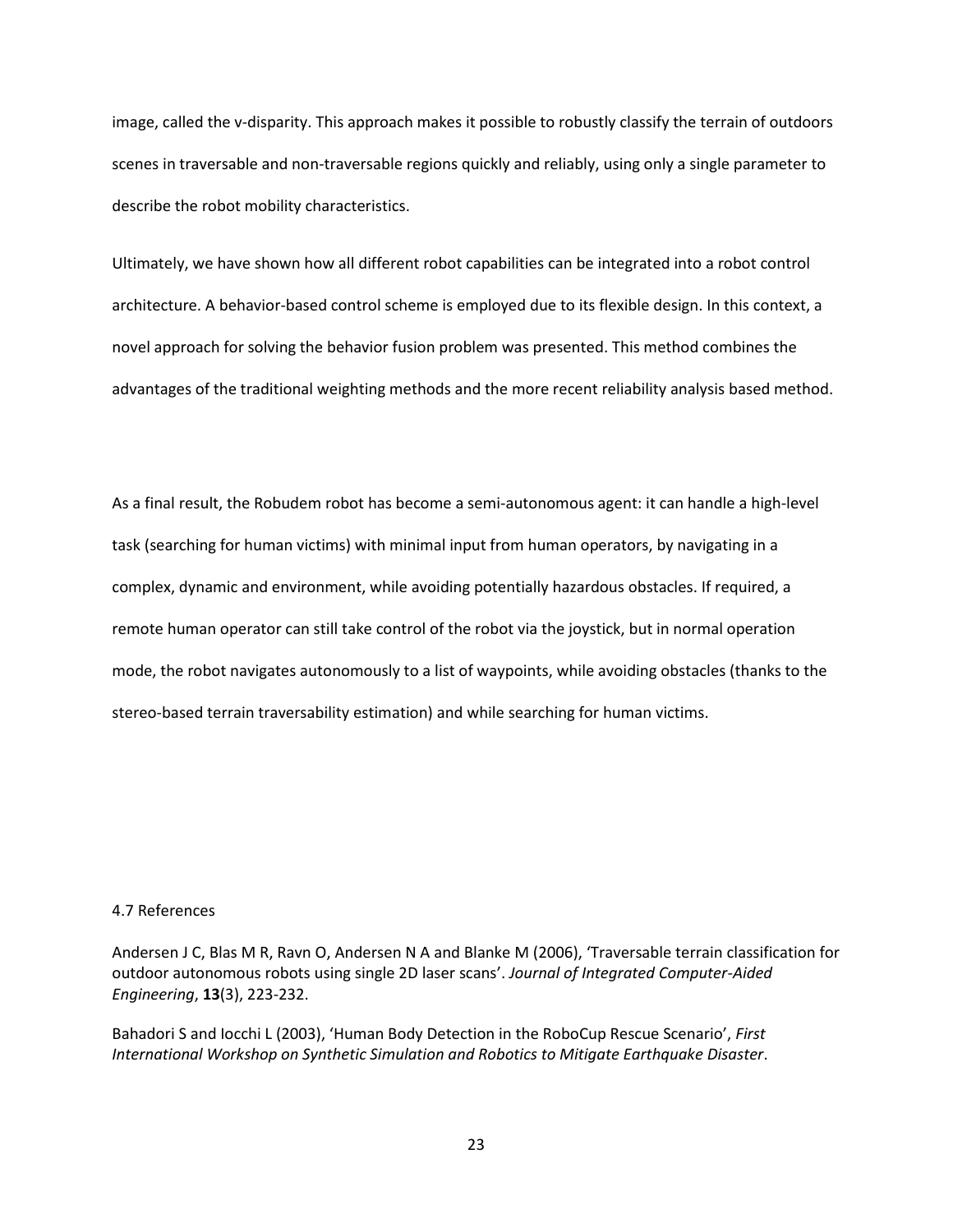Birk A, Markov S, Delchev I and Pathak K (2006), 'Autonomous Rescue Operations on the IUB Rugbot', *International Workshop on Safety, Security, and Rescue Robotics (SSRR)*, IEEE Press.

Burion S (2004), *Human Detection for Robotic Urban Search and Rescue*, Diploma Work, EPFL.

Colon E, Sahli H and Baudoin Y (2006), 'CoRoBa, a multi mobile robot control and simulation framework', *International Journal of Advanced Robotic Systems*, **3**(1), 73-78.

Doroftei D, Colon E, De Cubber G (2007), 'A behaviour-based control and software architecture for the visually guided Robudem outdoor mobile robot', *ISMCR2007*, Warsaw, Poland.

Gennery D B (1999), 'Traversability analysis and path planning for a planetary rover', *Autonomous Robots*, 1999, **6**(2), 131-146.

Happold M, Ollis M and Johnson N (2006), 'Enhancing supervised terrain classification with predictive unsupervised learning', *Robotics: Science and Systems*.

Jones J L (2004), *Robot Programming: A practical guide to Behavior-Based Robotics*.

Kim D, Oh S and Rehg J M (2007), 'Traversability Classification for UGV Navigation: A Comparison of Patch and Superpixel Representations' *IEEE/RSJ International Conference on Intelligent Robots and Systems (IROS 07)*, San Diego, CA.

Kim D, Sun J, Oh S M, Rehg J M and Bobick A (2006), 'Traversability Classification Using Unsupervised On-Line Visual Learning for Outdoor Robot Navigation', *IEEE Intl. Conf. on Robotics and Automation (ICRA 06)*, Orlando, FL.

Kleiner A and Kuemmerle R (2007), 'Genetic MRF model optimization for real-time victim detection in Search and Rescue'. *International Conference on Intelligent Robots and Systems (IROS 2007)*, San Diego, California.

Labayrade R, Aubert D, Tarel J P (2002), 'Real Time Obstacle Detection on Non Flat Road Geometry through V-Disparity Representation', *IEEE Intelligent Vehicles Symposium*, Versailles, France.

Langer D (1994), 'A Behavior-Based system for off-road navigation', *IEEE Transactions on Robotics and Automation*, **10**(6) 776-783.

Nakayama H, Yun Y (2006), 'Generating Support Vector Machines Using Multi-Objective Optimization and Goal Programming'. *Multi-Objective Machine Learning*, 173-198.

Nourbakhsh I R, Sycara K, Koes M, Yong M, Lewis M and Burion S (2005), 'Human-Robot Teaming for Search and Rescue', *IEEE Pervasive Computing,* **4**(1), 72-78.

Pirjanian P (1999), *Behavior coordination mechanisms - state-of-the-art*, Institute of Robotics and Intelligent Systems, School of Engineering, Univ. of South California.

Pissokas J and Malcolm C (2002), 'Experiments with Sensors for Urban Search and Rescue Robots', *International Symposium on Robotics and Automation*.